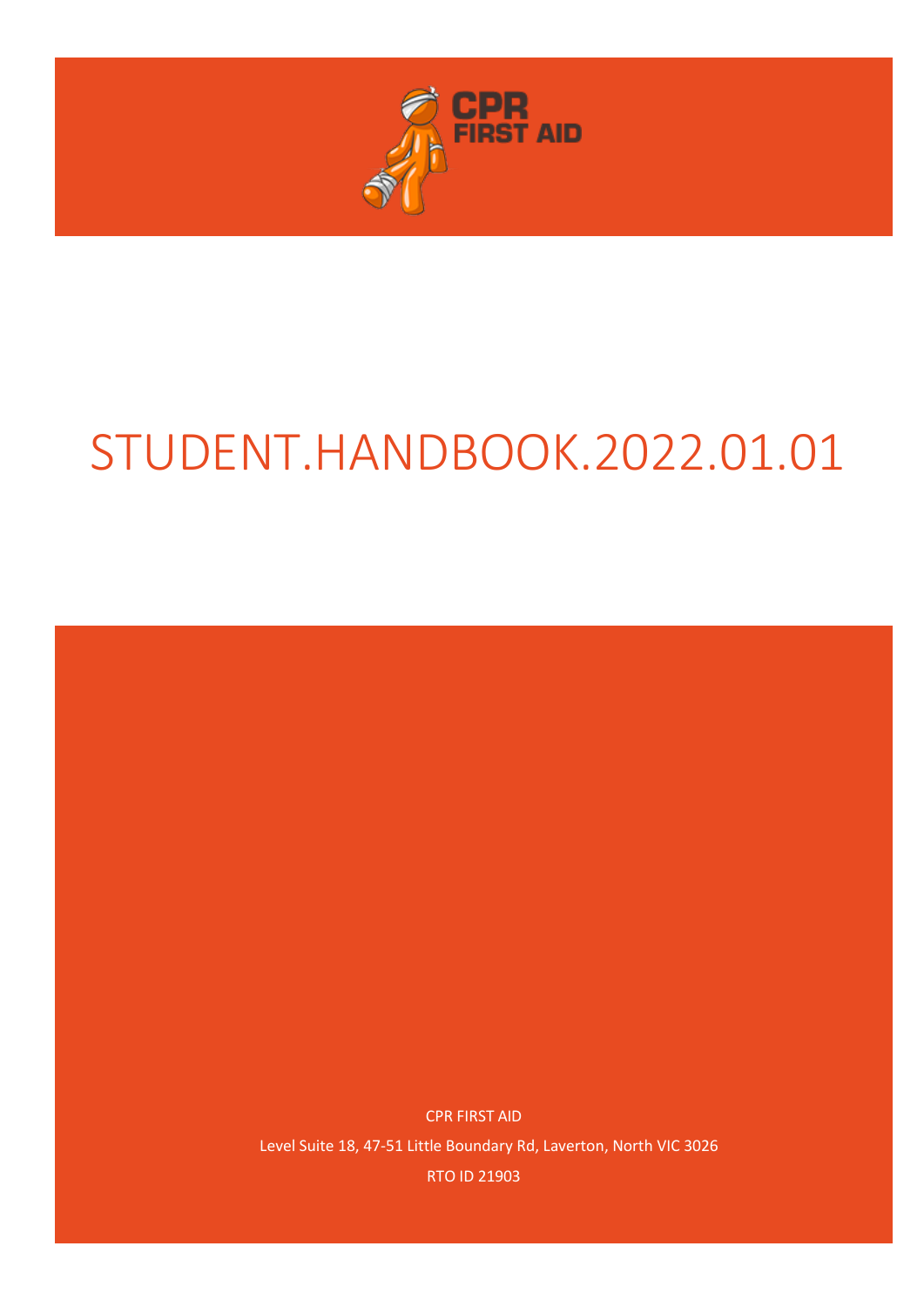# **Contents**

| 5.2 |  |
|-----|--|
|     |  |
|     |  |
|     |  |
|     |  |
|     |  |
|     |  |
|     |  |
|     |  |
|     |  |
|     |  |
|     |  |
|     |  |
|     |  |
|     |  |
|     |  |
|     |  |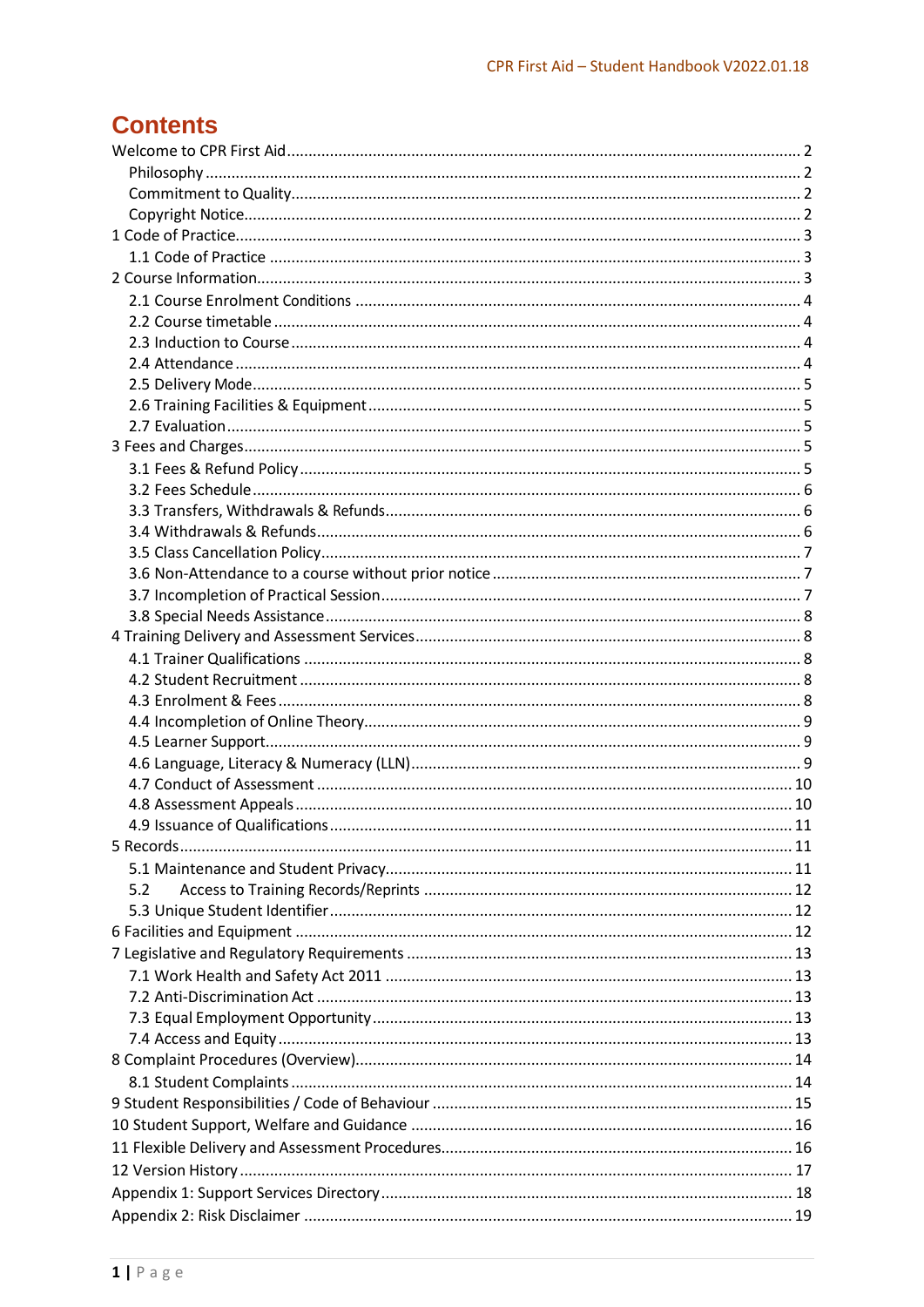

# <span id="page-2-0"></span>**Welcome to CPR First Aid**

CPR First Aid is a registered training organisation [\(21903\)](http://training.gov.au/Organisation/Details/21903) with the Australian Skills Quality Authority (ASQA) for the delivery of training and assessment services nationally.

## <span id="page-2-1"></span>**Philosophy**

We pride ourselves on providing quality and cost-effective courses to the community. We aim to create innovative courses and maintain excellence in the delivery of training and customer service.

## <span id="page-2-2"></span>**Commitment to Quality**

We constantly monitor and improve our services to ensure customer satisfaction and ensure compliance standards are maintained.

At **CPR First Aid**, we pride ourselves on:

- Providing excellent customer service
- Understanding our customers' needs
- Delivering quality, cost-effective courses
- Achieving results in appropriate timeframe

## <span id="page-2-3"></span>**Copyright Notice**

All materials, study aid, forms and associated information that prospective and enrolled Students encounter in their dealings with CPR First Aid remain the property of CPR First Aid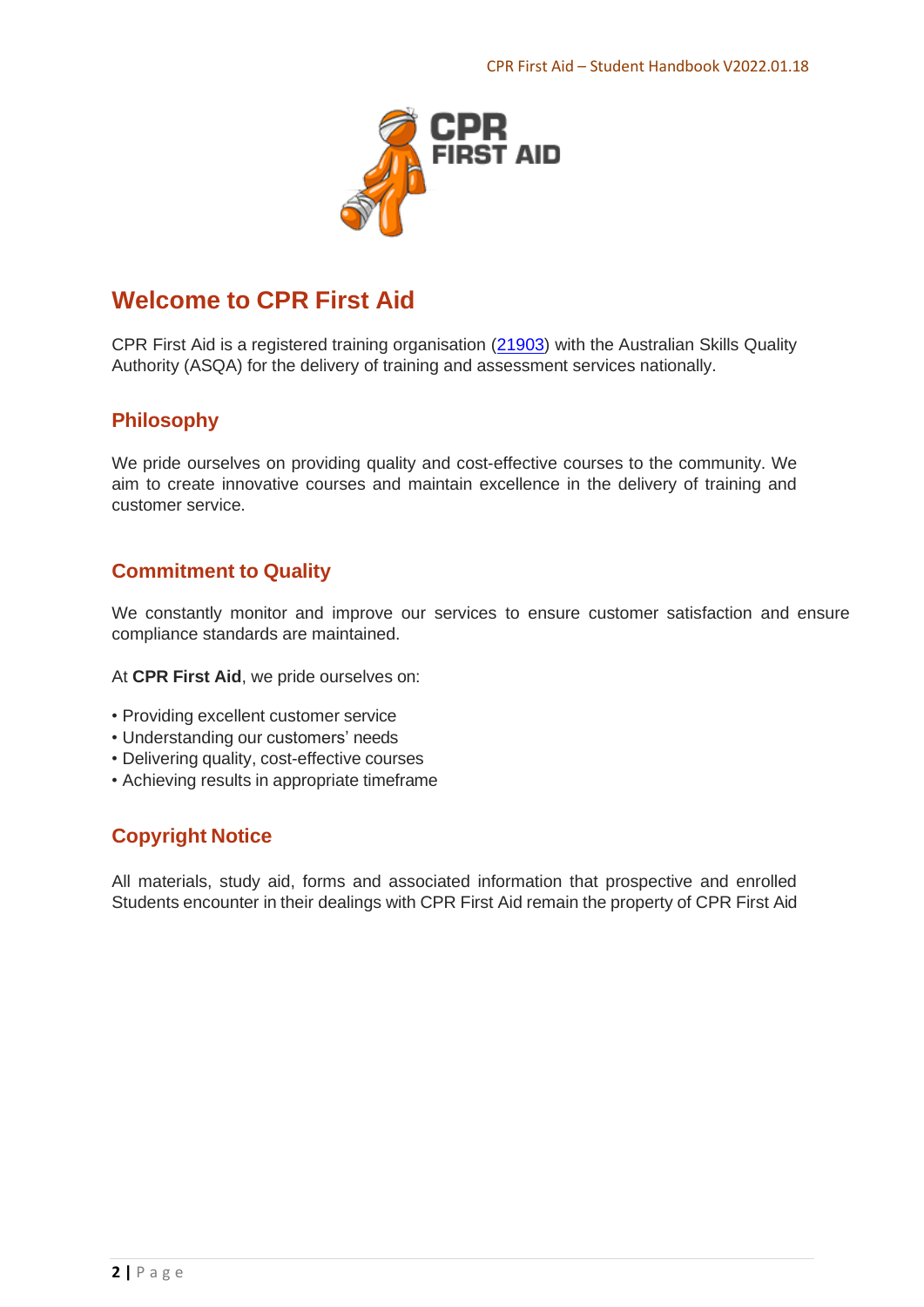# <span id="page-3-0"></span>**1 Code of Practice**

The commitments set out in the CPR First Aid Code of Practice underpin the operations of the organisation. All staff will abide by its provisions.

## <span id="page-3-1"></span>**1.1 Code of Practice**

CPR First Aid provides the highest standard of vocational education and training in the field of First Aid and WH&S. Our *Code of Practice* outlines our operational policies and our commitment to our clients.

#### **CPR First Aid:**

- Is committed to the continuous improvement of its training delivery and assessment services
- Complies with all regulatory and legislative requirements
- Ensures all advertising material meets ASQA marketing requirements
- Provides accurate, relevant and up-to-date information
- Clearly outlines its fees and charges, refund policies and other pre-course information
- Enrol applicants to its courses on the basis of access and equity
- Provides adequate facilities and equipment in a safe and healthy environment
- Prohibits discrimination in any form towards any group or individual
- Employs suitably qualified and experienced staff
- Conducts fair, flexible, valid and reliable competency-based assessments
- Provides an assessment appeals procedure and opportunities for reassessment
- Provides academic support to students or referral to external agencies for additional learning support
- Encourages feedback and evaluation from its stakeholders
- Maintains accurate, confidential and secure training and financial records
- Provides timely and accurate reporting to government agencies

# <span id="page-3-2"></span>**2 Course Information**

- a) CPR First Aid is a Registered Training Organisation (RTO [21903\)](http://training.gov.au/Organisation/Details/21903). We provide training and assessment services in the area of First Aid and WH&S. The nationally recognised qualifications on our scope of registration include:
	- 1. [HLTAID009](https://training.gov.au/Training/Details/HLTAID009) Provide cardiopulmonary resuscitation (CPR)
	- 2. [HLTAID010](https://training.gov.au/Training/Details/HLTAID010) Provide basic emergency life support
	- 3. [HLTAID011](https://training.gov.au/Training/Details/HLTAID011) Provide First Aid
	- 4. [HLTAID012](https://training.gov.au/Training/Details/HLTAID012) Provide First Aid in an education and care setting
	- 5. [HLTAID014](https://training.gov.au/Training/Details/HLTAID014) Provide Advanced First Aid
	- 6. [22578VIC](https://training.gov.au/Training/Details/22578VIC) Course in First Aid Management of Anaphylaxis
	- 7. [22556VIC](https://training.gov.au/Training/Details/22556VIC) Course Management of Asthma Risks and Emergencies in the Workplace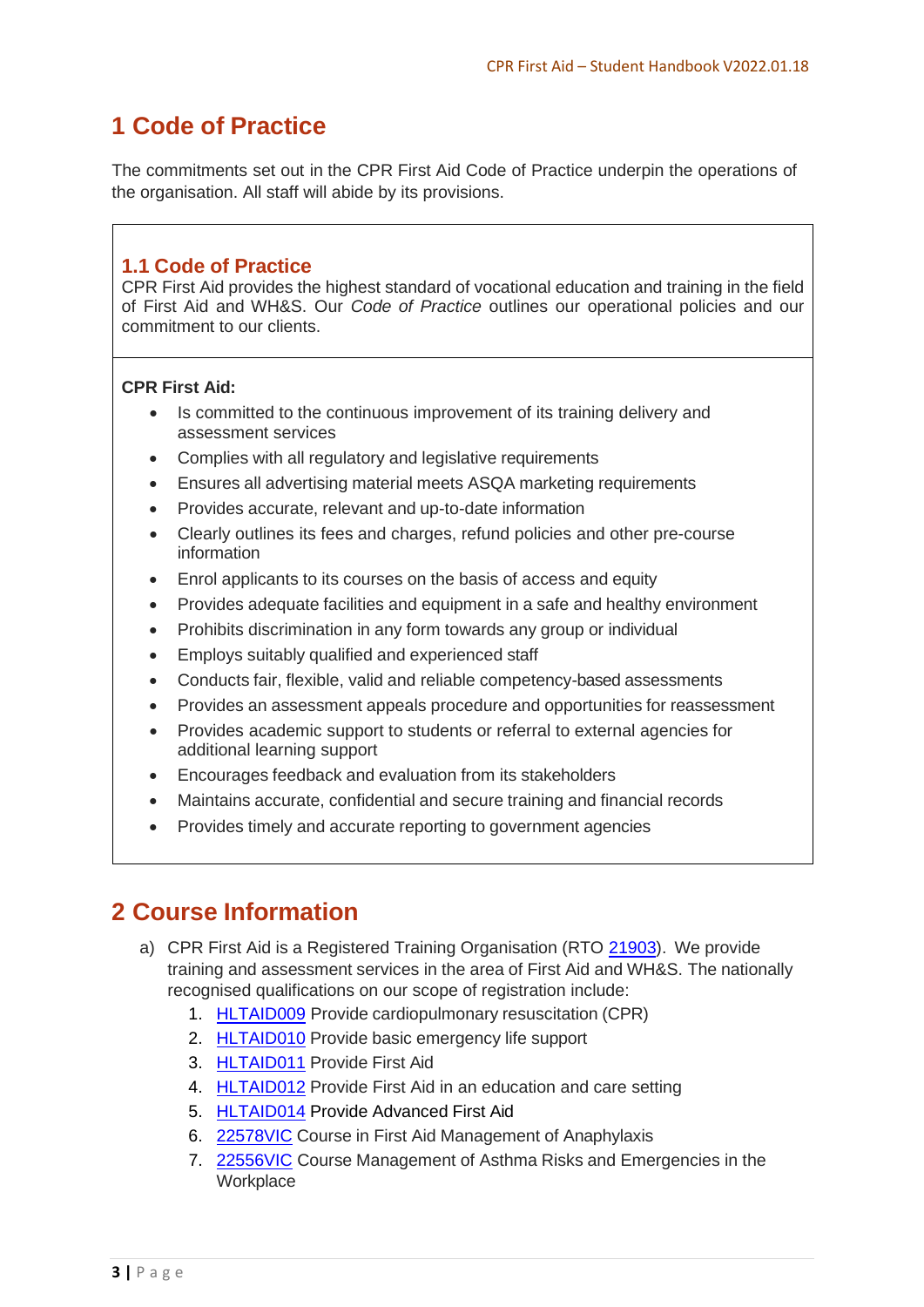## <span id="page-4-0"></span>**2.1 Course Enrolment Conditions**

- a) Whilst studying the before mentioned units of competency, you will be enrolled with CPR First Aid, (RTO [21903\)](http://training.gov.au/Organisation/Details/21903) which will be responsible for the quality of training and assessment provided and for the issuing of statement of attainments
- b) Upon enrolment, advise CPR First Aid of any pre-existing condition or limitation that can impact you while attempting any of the physical aspects as part of the assessment process, especially if there is a health risk involved
- c) Whilst studying with CPR First Aid all of its terms and conditions will apply, including:
	- Students can contact us at CPR First Aid at any time during working hours on 1300 642 427
	- As needed, students have public access to Policy, Procedures and submission forms for student "Complaints and Appeals" that can be submitted to CPR First Aid
	- Students will receive communication as soon as practicable where there are any changes to:
		- i. Agreed services
		- ii. Change of ownership
	- Student rights in the event that CPR First Aid closes or ceases to deliver any part of the training product that the student is enrolled in
	- Students will be informed of all relevant fee information prior to enrolment, including payment terms and conditions, including deposits and refunds
	- The student's rights to obtain a refund for services not provided by CPR First Aid in the event the arrangement is terminated early or have failed to provide the agreed services
- d) For comprehensive details of all critical aspects, ensure that you have read and understood CPR First Aid's Student Handbook and accompanying policies before enrolment.

#### <span id="page-4-1"></span>**2.2 Course timetable**

a) Our one-day courses are available at various locations across Melbourne and Sydney, 7 days per week. Please refer to our website [www.cprfirstaid.com.au](http://www.cprfirstaid.com.au/) for available dates (select 'Enrol Now' to view course and location dates).

#### <span id="page-4-2"></span>**2.3 Induction to Course**

- a) Prior to the commencement of any CPR First Aid course, you will be provided with this student handbook which is accessible on our website or is attached to enrolment confirmation emails as a PDF document.
- b) Our website also provides additional information related to our courses:
	- Your obligations as a student and the requirements to receive a qualification
	- The Statement of Attainment issued on successful completion of the course
	- Course timetable
	- Course content
- c) At your class the trainer will run through induction items such as:
	- Trainer background and experience
	- Emergency evacuation procedures

#### <span id="page-4-3"></span>**2.4 Attendance**

- a) Students are required to attend the practical session in order to be assessed for competency.
- b) If you cannot attend a class, you are required to notify CPR First Aid in advance via email: [admin@cprfirstaid.com.au](mailto:admin@cprfirstaid.com.au)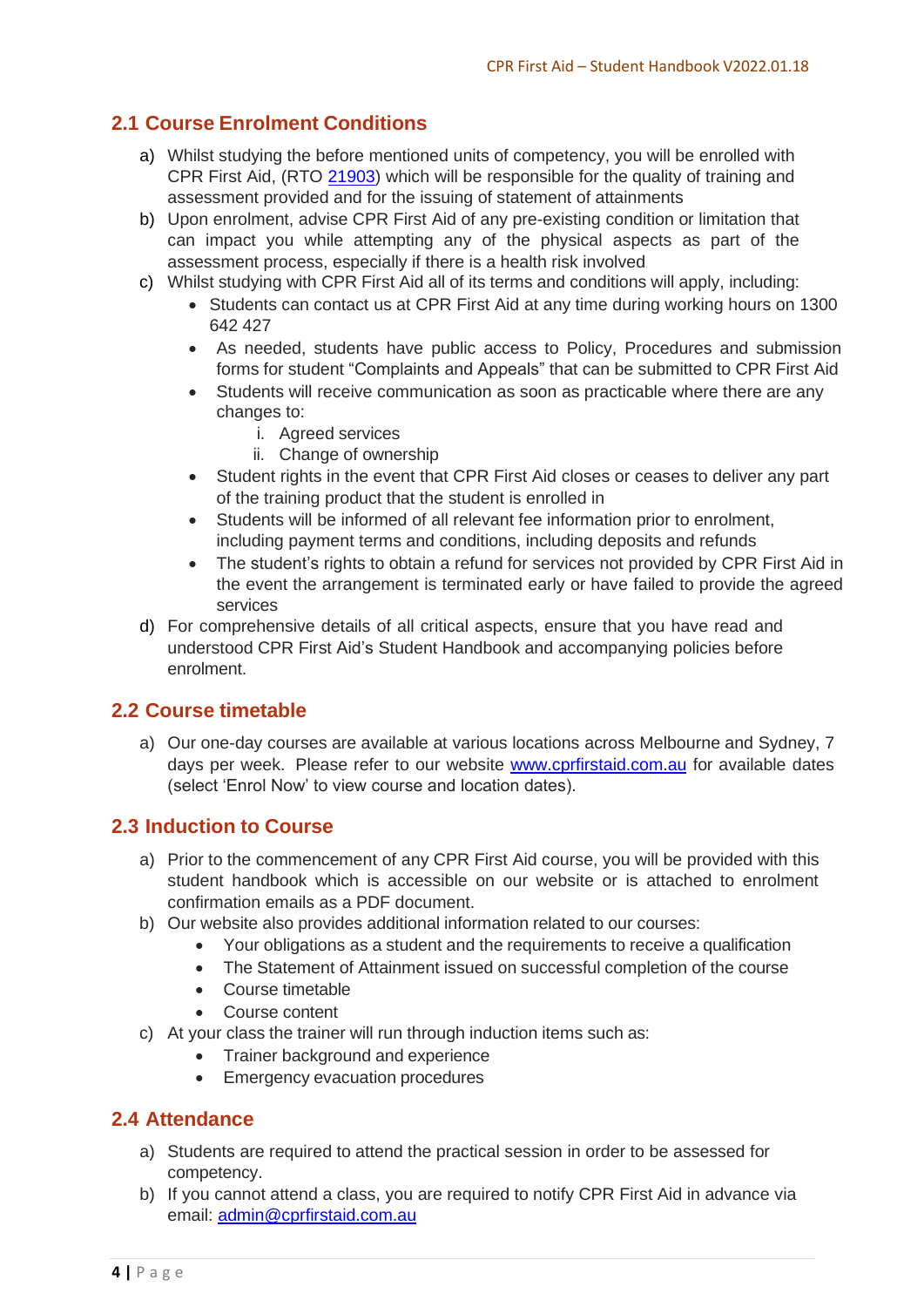c) Please ensure that you arrive 10-15 mins prior to the class time stated. Anyone who arrives after the class start time will not be admitted to the class. Participants should allow additional travel time for public transport or traffic delays. CPR First Aid are not responsible for late arrival due to travel delays. If you do not arrive by the scheduled start time you will not be admitted and will need to book into a new course, all payments will be forfeited.

#### <span id="page-5-0"></span>**2.5 Delivery Mode**

- a) Our courses are conducted face-to-face in the classroom with some self-paced precourse theory that must be completed prior to commencing your class (except the full-length Unit HLTAID0009 Provide cardiopulmonary resuscitation (CPR).
- b) All students must satisfactorily complete a face-to-face practical assessment session to be considered competent.
- c) All courses are delivered in English, so moderate English is required.

#### <span id="page-5-1"></span>**2.6 Training Facilities & Equipment**

- a) CPR First Aid offers training in our own training rooms in Melbourne CBD, Sydney CBD and Parramatta. We also offer training at suburban venues across Melbourne and Sydney. Refer to our website 'enrol now' tab for all available locations and courses.
- b) We provide all the necessary equipment and paperwork for practical training sessions. Students should note that class assessments include both practical and theory components.

#### <span id="page-5-2"></span>**2.7 Evaluation**

- a) As part of our continuous improvement procedures, you will be asked to complete a Course Evaluation Survey. This is your opportunity to provide us with feedback on the course, the trainers and assessors, the course administration, the training facilities, the training activities, resources, materials and the assessment procedures.
- b) Your comments enable us to make sure that your expectations are met and to improve our services where possible.

## <span id="page-5-3"></span>**3 Fees and Charges**

#### <span id="page-5-4"></span>**3.1 Fees & Refund Policy**

- a) The following policy and procedures define how any of CPR First Aid Students can apply for a refund for course fees. The policy information is transparent and ensures that all Students are treated fairly and with integrity when applying for refunds. They are designed to ensure that CPR First Aid complies with the requirements of ASQA and the [Standards for Registered Training Organisations \(RTOs\) 2015](https://www.comlaw.gov.au/Details/F2014L01377/EnabledBy) in relation to the refund of fees paid by our clients.
- b) The policy applies to all learners that have enrolled into a course and to fees collected for the course which has been paid in advance. **A Learner will not be considered as enrolled until they have paid in full**. All learners will indicate upon enrolment into any course or unit that they have read, understood and accept these terms.
- c) CPR First Aid will notify Learners when any change occurs that may affect the services you are provided to them. This includes a change in ownership of the RTO
- d) We advise that CPR First Aid abides by the Consumer Protection legislation and will at all times respect each learner's consumer rights. Refer to: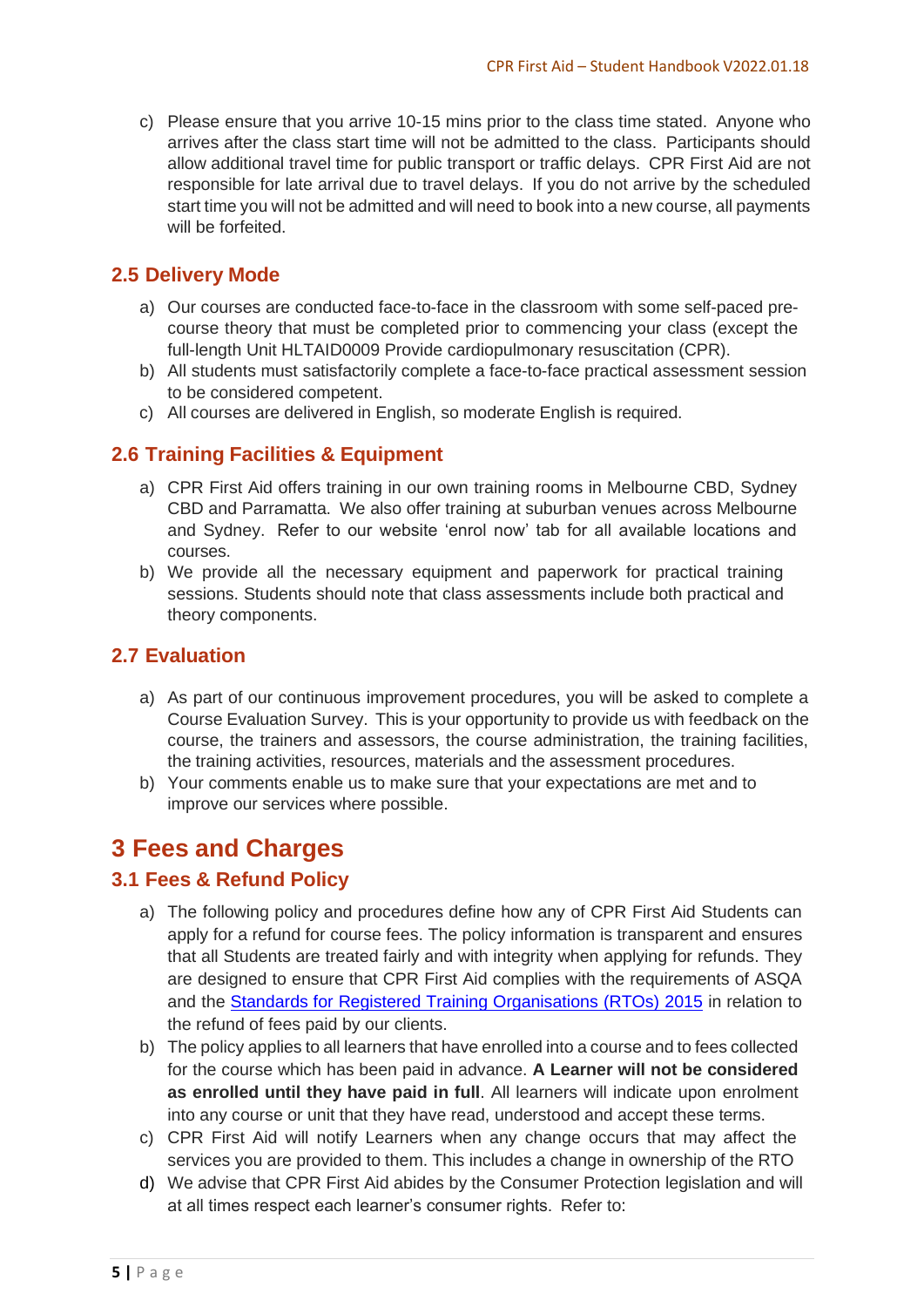- Australian [Consumer](http://www8.austlii.edu.au/cgi-bin/viewdb/au/legis/vic/consol_act/aclafta2012372/) Law and Fair Trading Act 2012
- Australian Consumer Law and Fair Trading [Regulations](http://www.austlii.edu.au/au/legis/vic/consol_reg/aclaftr2012481/notes.html) 2012
- e) **Cooling-Off Period:** A '10 business day cooling-off period' under the Australian Consumer Law **does not** apply where a Student of their own initiative approaches the RTO and while being fully aware of the RTO's 'Terms & Conditions' books into a course.
	- If a Student was directly approached (face to face or via phone) by a training provider or a marketer, signed up on the spot and required to pay for the course upfront, then the '10 business day cooling-off period' would apply.

#### <span id="page-6-0"></span>**3.2 Fees Schedule**

- a) CPR First Aid course fees cover all tuition costs including on-line study access and classroom materials. The course fees are available on request 1300 642 427 or via our website [www.cprfirstaid.com.au.](http://www.cprfirstaid.com.au/)
- b) The payment of all fees and charges is receipted and dated at the time of payment. All financial records are maintained in a secure Student Management System.

#### <span id="page-6-1"></span>**3.3 Transfers, Withdrawals & Refunds**

- a) You may transfer your enrolment into another practical session subject to the following conditions:
	- You provide at least 48 hours' notice before the class by contacting administration via email **[admin@cprfirstaid.com.au](mailto:admin@cprfirstaid.com.au)** with your request for transfer with a valid reason. You will be charged a \$35.00 transfer fee which is payable on the day that you request your transfer
	- There is a vacancy in the session that you would like to attend
	- Transfer date must be within 3 months from the date of the initial date that you booked (not the class date but the date you booked on the website)
	- Should a client transfer to another class date or location then CPR First Aid can invoice for the difference if the cost is higher at the new location
	- We will not refund the difference for classes that are listed as a lower amount at a different date and/or location
	- Students that do not attend their scheduled course will forfeit all payments
	- Clients can upgrade their enrolment e.g. CPR to Provide first aid provided notification is received more than 48 hours prior to current booking date and the course difference must be paid via credit card at the time of request
	- CPR First Aid does not allow students to shift their courses on the day of the practical training e.g. from *HLTAID009 Provide cardiopulmonary resuscitation (CPR)* to *HLTAID011 Provide first aid*
	- Clients that are required to transfer due to cancelled classes will be transferred free of charge

#### <span id="page-6-2"></span>**3.4 Withdrawals & Refunds**

- a) A refund will only be paid:
	- If you have overpaid the fee.
	- Or a free transfer will be given if CPR First Aid cancels a class. The full amount of fees paid will be refunded if a transfer to another course is declined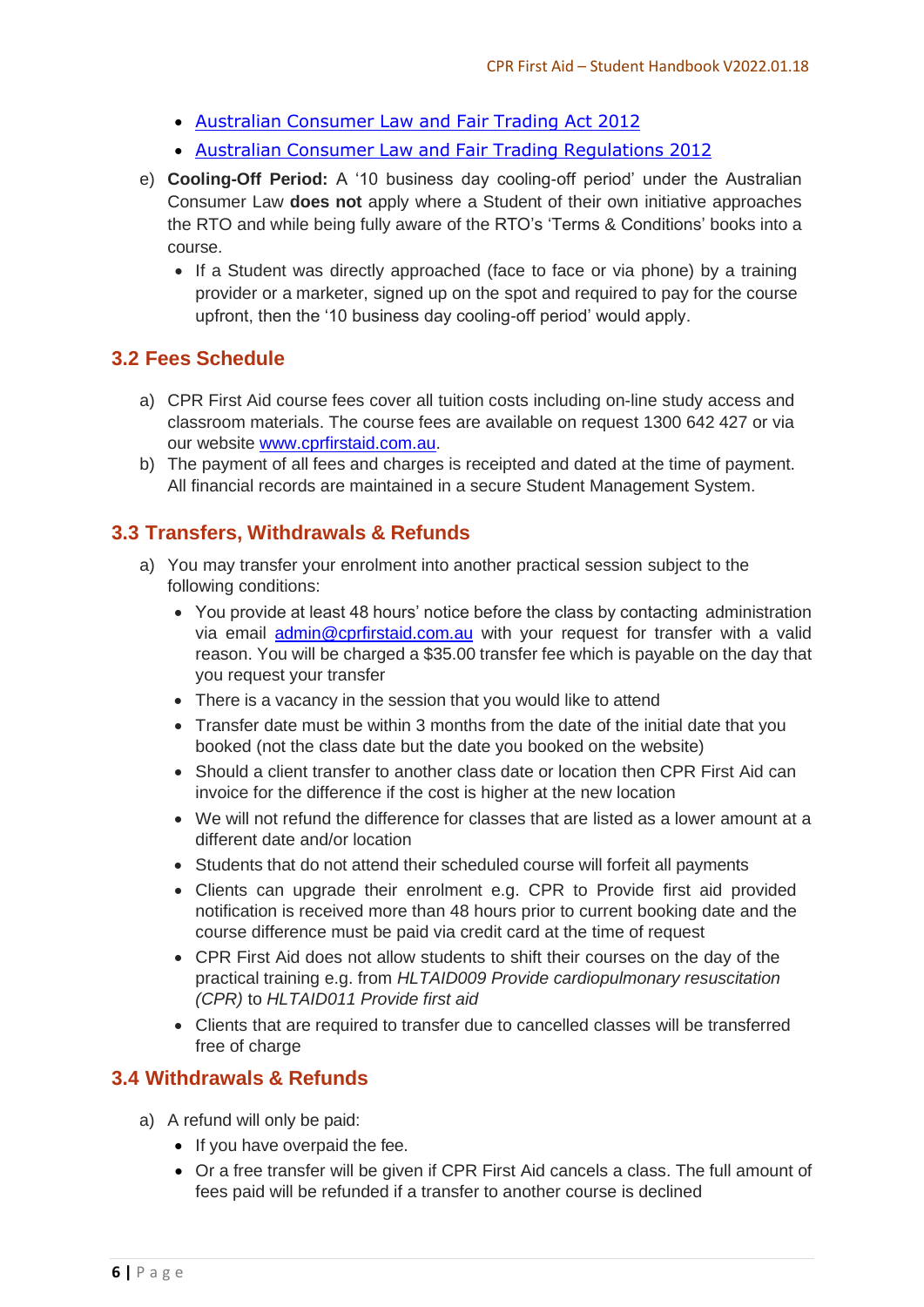- If CPR First Aid is to cease trading before training and assessment commencement or failed to deliver the training that you have purchased
- Where a Student has given notice of 10 days prior to the class with a written valid reason as to why the refund is warranted. When approved by CPR First Aid, will be entitled to a full refund. Please email your written request to [admin@cprfirstaid.com.au.](mailto:admin@cprfirstaid.com.au) This will incur a \$15.00 processing fee.
- For Students with learning difficulties beyond our areas of expertise and therefore are unable to continue or start the course are referred to external specialist agencies and given a full refund
- To the person/organisation that made the original payment. Refunds will be made into the credit card that made the original payment.
- b) A refund will not be provided:
	- When a Student that does not attend their scheduled course. Will forfeit all payments
	- For Students who arrived after the scheduled start and therefore not be permitted into the class. All payments will be forfeited
	- For A student who does not notify CPR First Aid of their cancellation at least 10 days prior to the class date. Will not be entitled to a refund and will forfeit the full course fees
	- For a Student that fails to complete the course by cancelling or withdrawing their enrolment midway through their training and assessment sessions
	- The Student has been expulsed from scheduled training and assessment sessions by breaching the required code of conduct as described in the Student Handbook
	- If the Student had failed to pay the course fees

#### <span id="page-7-0"></span>**3.5 Class Cancellation Policy**

- a) CPR First Aid may cancel a class due to low enrolment numbers
- b) CPR First Aid may cancel a practical session due to unforeseen circumstances, such as damage to the training venue
- c) If a practical session is cancelled, the enrolled Students will be offered a transfer into another session at no extra charge
- d) If there are no suitable sessions available, enrolled Students will be offered a full refund

#### <span id="page-7-1"></span>**3.6 Non-Attendance to a course without prior notice**

a) The student will forfeit 100% of the course fee if notification is not received prior to the commencement of the class.

#### <span id="page-7-2"></span>**3.7 Incompletion of Practical Session**

- a) If you attend the practical session but need to leave due illness, CPR First Aid will offer you a transfer into another practical session at no additional fee
- b) Classes will take breaks during the day for lunch or dinner. If you leave the building and fail to return to the classroom by the time resumption of training, the trainer has the right to refuse you entry to the classroom. In this case, you will not be able to be assessed in your enrolled class; you will not receive your Statement of Attainment until you successfully complete the required assessments and you would have to rebook and repay for another class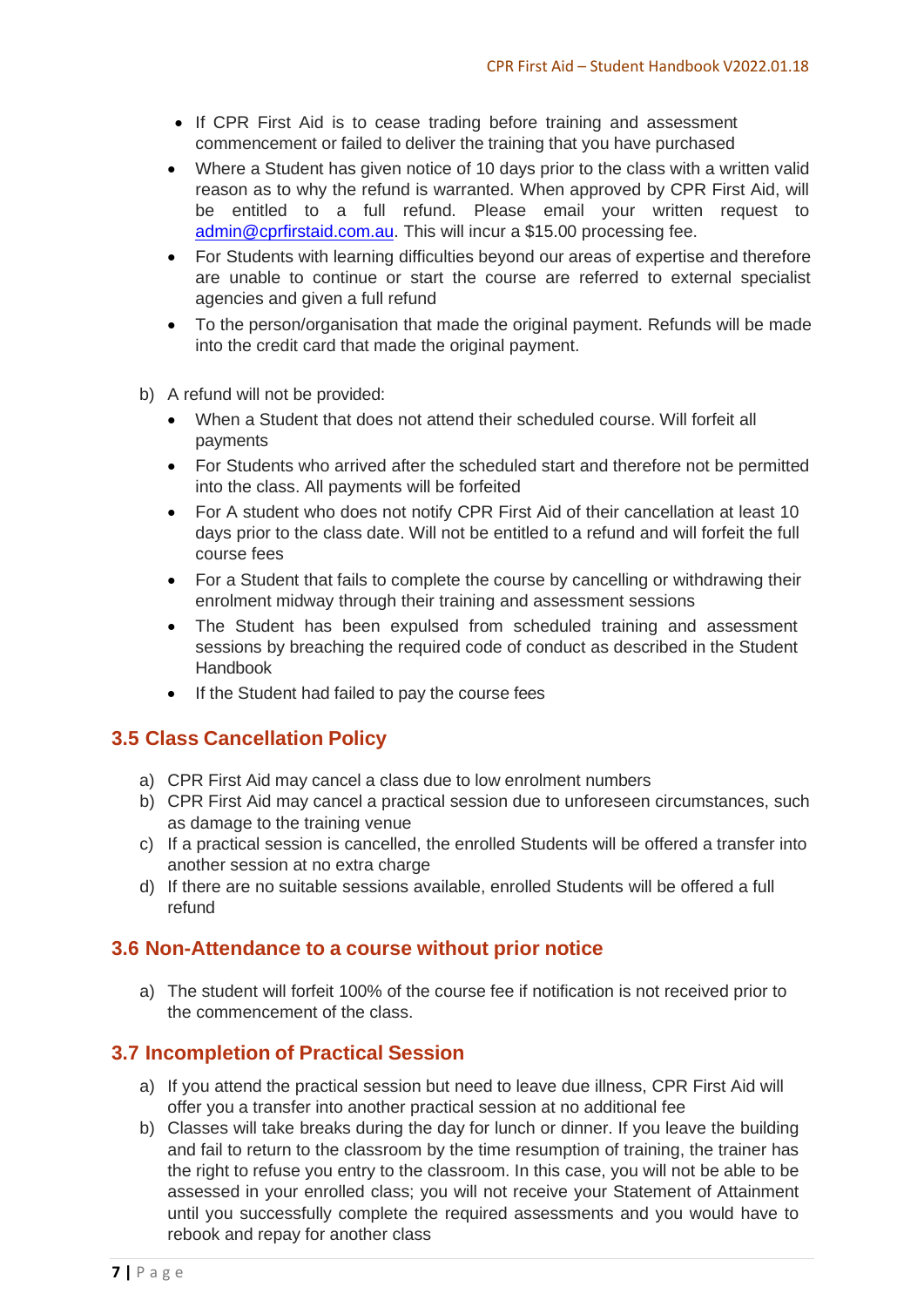c) If a trainer identifies that a learner needs language or literacy support to complete the assessments of essential skills, then that learner will be directed to support services before they can participate in the classroom training and assessment. The learner will then be offered the option of completing the class at a later date, which may incur an additional cost, or a full refund will be provided.

#### <span id="page-8-0"></span>**3.8 Special Needs Assistance**

- a) Students with special needs or disabilities are asked to disclose this information in their enrolment form prior to course commencement. You are requested to describe the nature of the special needs, e.g. hearing impairment, language difficulty, learning difficulty, physical limitations that may impede a Student from completing the physical assessments tasks required for CPR, etc.
- b) CPR First Aid will ensure complete confidentiality of this information.
- c) If you require an assistant in the classroom to provide learning support, there may be additional costs involved in arranging and paying for interpreters and other support specialists. This will be at a Student's own cost.
- d) Anyone requiring assistance should note this on the booking form when enrolling
- e) You will be contacted about your special needs request to discuss if you have made your own arrangements
- f) Note that CPR First Aid Trainers are not qualified or able to physically support or assist Students with physical limitations. Expert/qualified assistants should be utilised via prior private arrangement at Student's own cost
- g) Students with special needs requiring outside support and assistance can arrange for a private booking as our Public classes cannot accommodate such requirements. Enquire with office for course costs.
- h) Please refer to Section 4.5 for more information on learner support.

## <span id="page-8-1"></span>**4 Training Delivery and Assessment Services**

#### <span id="page-8-2"></span>**4.1 Trainer Qualifications**

- a) CPR First Aid trainers have the relevant qualifications as required by *Standards for Registered Training Organisations (RTOs) 2015*. These include:
	- Skills, knowledge and experience in First Aid and WH&S
	- Qualifications in training and assessment
	- Vast experience in the health and safety related areas of industry

#### <span id="page-8-3"></span>**4.2 Student Recruitment**

- a) Student recruitment to CPR First Aid is carried out in an ethical manner in accordance with Access and Equity Principles.
- b) Access to our courses are open to all applicants subject to payment of fees and completion of pre-course theory requirements.

#### <span id="page-8-4"></span>**4.3 Enrolment & Fees**

- a) All pricing is in Australian dollars (AUD)
- b) Course payment must be received at the time of booking
- c) CPR First Aid reserves the right to adjust the price of the training session to ensure that all costs of conducting the class are met and that enrolled Students are not disadvantaged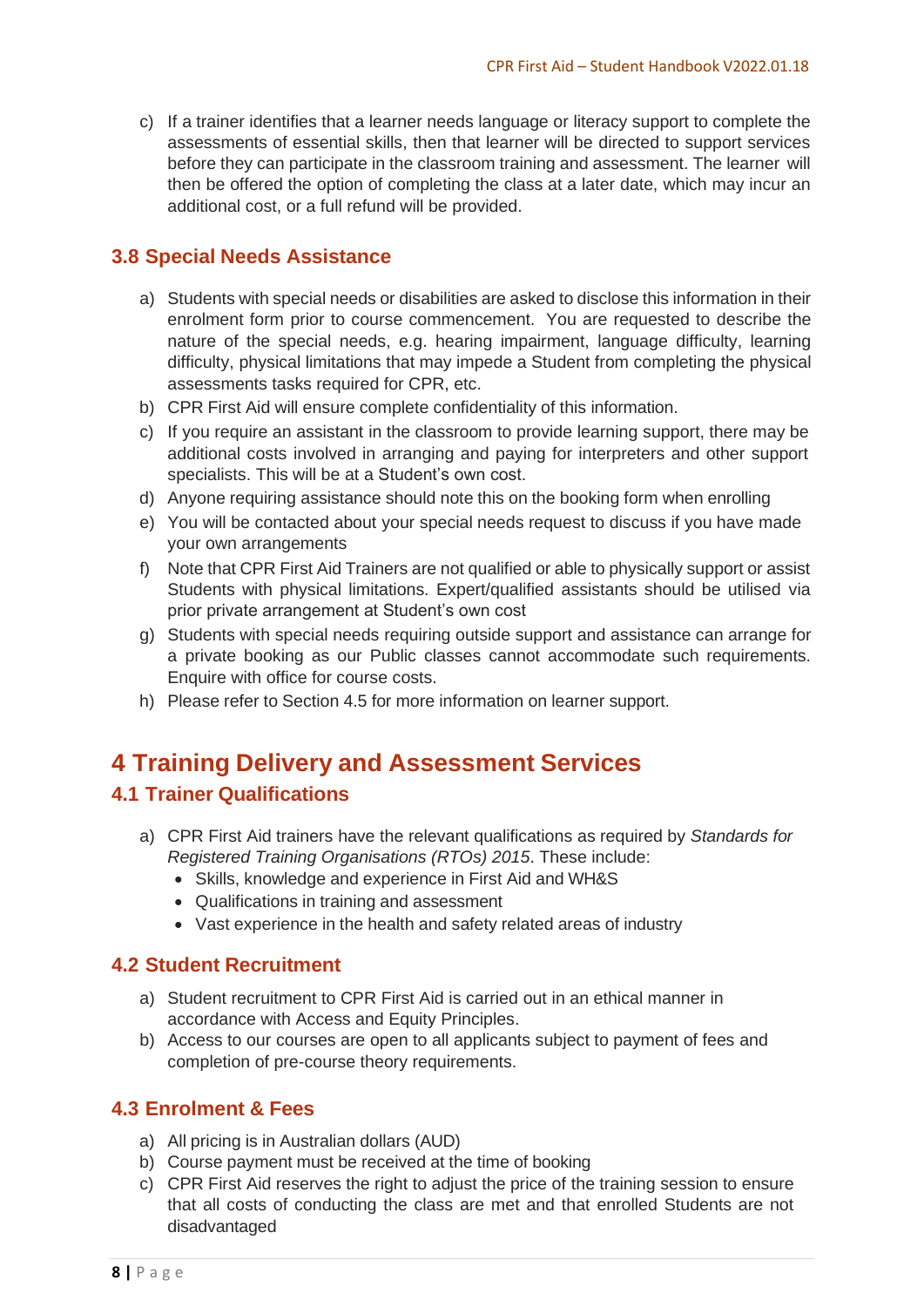- d) Confirmation of your booking will be sent to you via email which will include your tax invoice. You need to check the spelling of your name or the names of the enrolled Students on the attached invoice. If they are incorrect, you have to respond to the email with the correct spelling as soon as possible before your practical session so that CPR First Aid can prepare your certificate accurately. Correcting the spelling and posting a new certificate after your class will attract a \$33.00 administration fee (GST inclusive) if we are not notified within 24 hours before the class
- e) Payment can be made through our website using only:
	- Visa or MasterCard credit cards, alternatively, we can take payment over the phone using Visa or MasterCard which will attract a \$20.00 administration fee
	- We cannot take payment in cash or at our office on the day of training at the training venue

#### <span id="page-9-0"></span>**4.4 Incompletion of Online Theory**

- a) CPR First Aid advises that the online theory must be completed at least 24 hours prior to attending the practical session as this is a prerequisite for the practical course. If you have not completed the theory prior to the course, you will not be allowed to attend the training session and all monies paid will be forfeited
- b) In order to pass the required theory component, all the questions must be answered correctly
- c) Completion of the online theory is part of your formal assessment. The trainer will reassess you on some of the content in the practical session. If the trainer suspects that this is not your own work, they may withhold your Statement of Attainment until they are satisfied that you know the theoretical component of first aid

#### <span id="page-9-1"></span>**4.5 Learner Support**

- a) The learning support strategies used by trainers at CPR First Aid include:
	- 1. Online theory technical support if required
	- 2. Demonstrating procedures
	- 3. Providing opportunities for 'hands-on' experience and practice
	- 4. Providing individual support and advice to students
	- 5. Providing written learning material and illustrations to reinforce the learning
- b) We will support all students that enrol in to the best level that we can.
- c) Refer to [Appendix](#page-18-0) 1: Support Services Directory

## <span id="page-9-2"></span>**4.6 Language, Literacy & Numeracy (LLN)**

- a) Students with issues relating to Language, Literacy and Numeracy can expect that we will:
	- Provide examples and models of completed tasks
	- Ensure that documents and forms are written and formatted in plain English
	- Use clear headings, highlight certain key words or phrases and provide explanations of all technical terms used
	- Assessments can be conducted using the interview technique where required
	- Conduct practical literacy and numeracy assessment prior to the class commencement to identify any potential learning issues
	- Present information in small chunks
	- Speak clearly, concisely and not too quickly
	- Give clear instructions in a logical sequence
	- Give lots of practical examples
	- Encourage students to ask questions
	- Ask questions to ensure students understand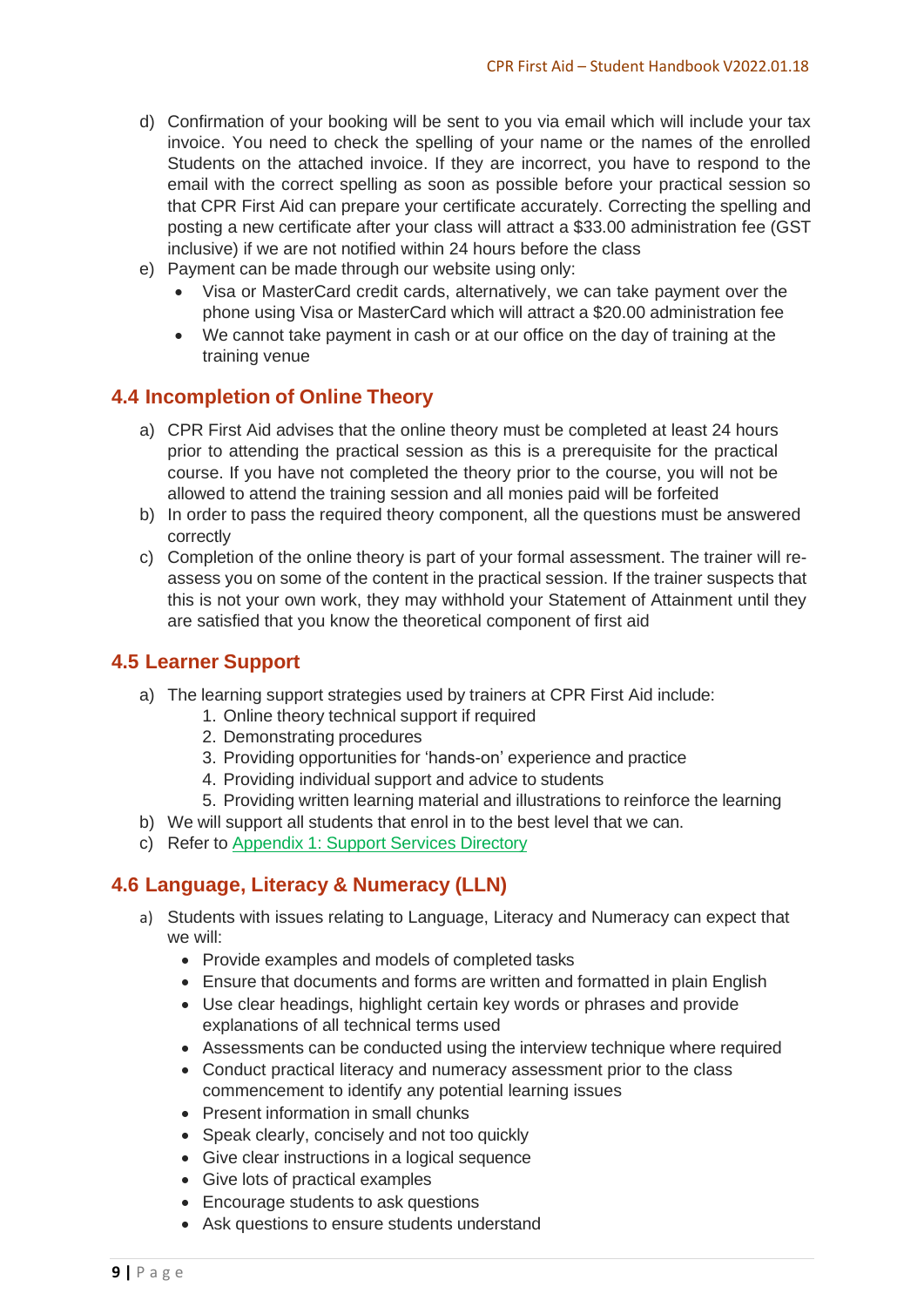- b) Ask students to identify in words, what the exact problem is and how they might solve it
- c) Show students how to do the calculations through step by step instructions and through examples
- d) Conduct practical literacy and numeracy assessment prior to the class commencement to identify any potential learning issues
- e) Students with learning difficulties beyond our areas of expertise are referred to external specialist agencies
	- Student will be provided with a full refund for the course and can rebook into the course once their difficulties have been supported and addressed
- f) Our trainers will:
	- Recognise the cultural diversity of all students
	- Ensure equal treatment of all students
	- Encourage full participation and assisting all students to achieve course outcomes
	- Provide equal access to resources
	- Refer students with specific learning problems to appropriate agencies
- g) Students with LLN concerns requiring outside support and assistance such as the support of an interpreter (at student's own cost) can arrange for a private booking as our Public classes cannot accommodate such requirements. Enquire with office for course costs.
- h) All LLN concerns are treated with discretion, understanding and confidentiality

#### <span id="page-10-0"></span>**4.7 Conduct of Assessment**

- a) Assessment is conducted in accordance with the Health Training Package and the Health Training Package Assessment Guidelines.
- b) Assessment is competency based against the standards outlined in the units of competency in the industry Training Package qualifications. It includes:
	- a. assessment to determine your training needs
	- b. assessment during the training to judge how you are progressing
	- c. assessment of performance at the end of the units of training
- c) Assessment methods may involve you in:
	- a. Demonstrating your skills
	- b. Answering written and/or oral questions
	- c. Participating in group discussions
	- d. Practical first aid/CPR scenarios
- d) The outcomes of assessment are Competent or Not Competent. If you are assessed as Not Competent you can request a re-assessment.

#### <span id="page-10-1"></span>**4.8 Assessment Appeals**

- a) CPR First Aid applies a fair and impartial appeals process with respect to assessment appeals by Students. This means that the Student has the right to appeal an assessment outcome if they feel they have a grievance.
- b) Students can lodge their formal assessment appeal by completing and submitting an Assessment Appeals Form (accessible on our website) and including all supporting evidence that relates to the assessment appeal. To be lodged to CPR First Aid within 30 calendar days of the assessment result
- c) Student appeals will be dealt with diligently and outcomes achieved within 2 weeks from receipt of a written appeal.
- d) We will deal with any student appeals against our assessment decisions in the following manner: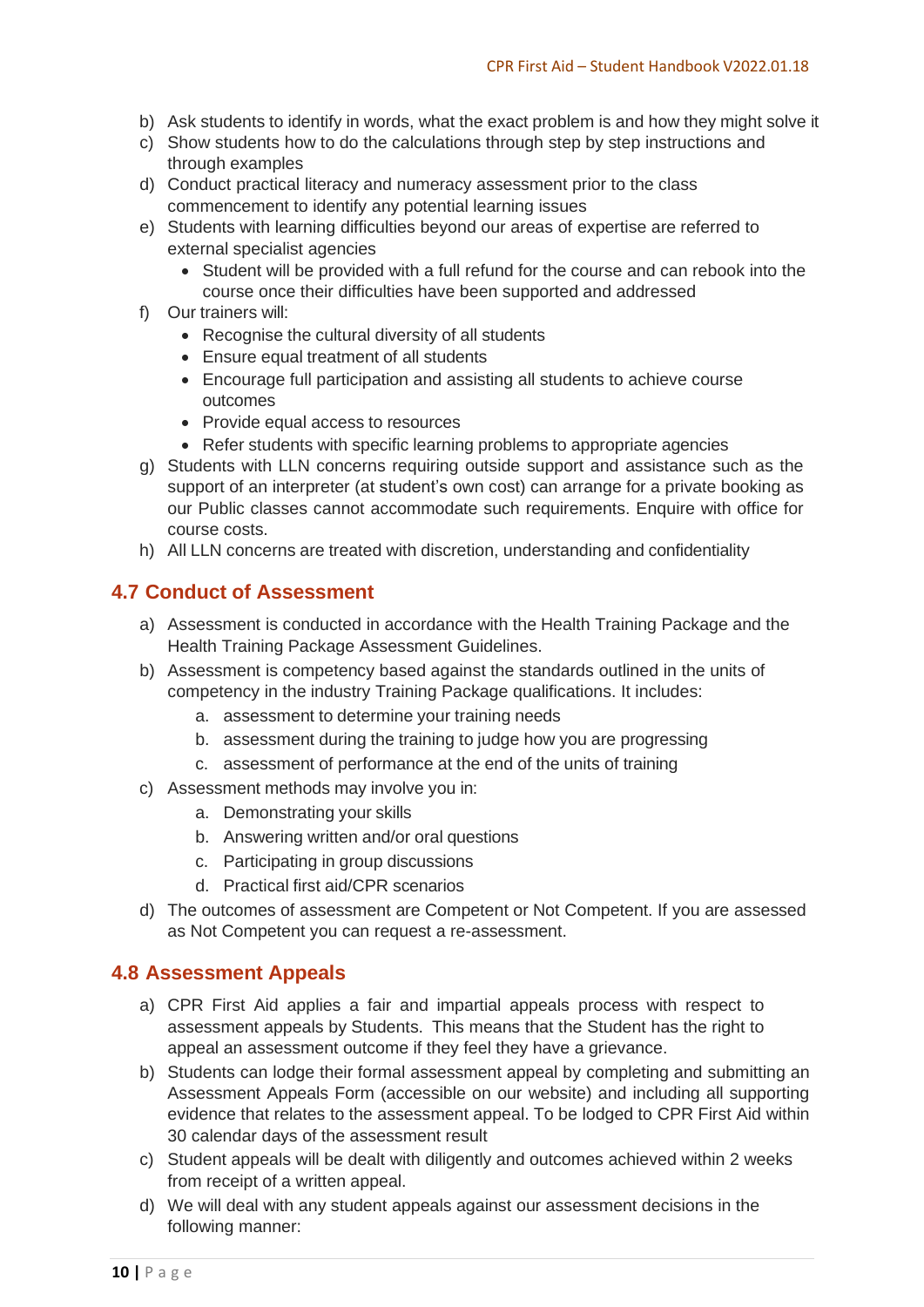- Each appeal and the outcome will be recorded in writing
- Appeal submissions will be escalated to management for further consideration and further consultation with trainers/students will occur where applicable
- Appellant will be given a written statement of the appeal outcomes, including reasons for the decision
- If an appeal for re-assessment is proven, we will make all necessary arrangements to conduct the re-assessment of the student by an alternate assessor at a time that is mutually convenient for all parties concerned.
- All appeals are reviewed at our management meetings and if appropriate result in a continuous improvements process.
- e) If the student is still not satisfied with the resolution of the appeal, the Student can request that the matter be referred to an appropriate independent third party to review the matter.

#### <span id="page-11-0"></span>**4.9 Issuance of Qualifications**

a) Within 30 days of successful completion of studies, you will be issued with a *Statement of Attainment* for successful completion of individual units of competency.

# <span id="page-11-1"></span>**5 Records**

#### <span id="page-11-2"></span>**5.1 Maintenance and Student Privacy**

- a) CPR First Aid complies with all privacy legislative requirements which include the Commonwealth [Privacy Act 1988](https://www.legislation.gov.au/Series/C2004A03712) and the [13 Australian Privacy Principles](http://www.oaic.gov.au/individuals/privacy-fact-sheets/general/privacy-fact-sheet-17-australian-privacy-principles) (APPs) as outlined in the Commonwealth [Privacy Amendment \(Enhancing Privacy Protection\)](https://www.legislation.gov.au/Details/C2015C00053)  [Act 2012.](https://www.legislation.gov.au/Details/C2015C00053)
- b) CPR First Aid, as a Registered Training Organisation (RTO) and is regulated by the Australian Skills Quality Authority (ASQA) which requires RTOs to collect, hold, use and disclose a wide range of personal and sensitive information on students that have enrolled in nationally recognised training courses. The information collection and reporting requirements are outlined in:
	- National [Vocational](https://www.legislation.gov.au/Details/C2021C00430) Education and Training Regulator Act 2011
	- Standards for Registered Training [Organisations](https://www.legislation.gov.au/Details/F2019C00503) (RTOs) 2015
	- [Data Provision Requirements 2020](https://www.legislation.gov.au/Details/F2020L01517)
	- [AVETMISS](https://www.ncver.edu.au/support/topics/avetmiss/what-is-avetmiss) standards
	- [National](https://www.dese.gov.au/national-vet-data/resources/national-vet-data-policy) Vet Data Policy
	- Student [Identifiers](https://www.legislation.gov.au/Details/C2021C00535) Act 2014 (Cth)
	- **Student Identifiers [Regulations](https://www.legislation.gov.au/Details/F2021C00286)**
- c) Information is only shared with external agencies such as the National VET Regulator to meet our compliance requirements as an RTO. All information is kept in the strictest confidence
- d) Records of attendance, assessment outcomes and qualifications issued are kept accurate, up-to-date and secure. We keep copies of your results for a period of 30 years.
- e) We will safe guard any confidential information obtained by us and committees, individuals or organisations acting on our behalf.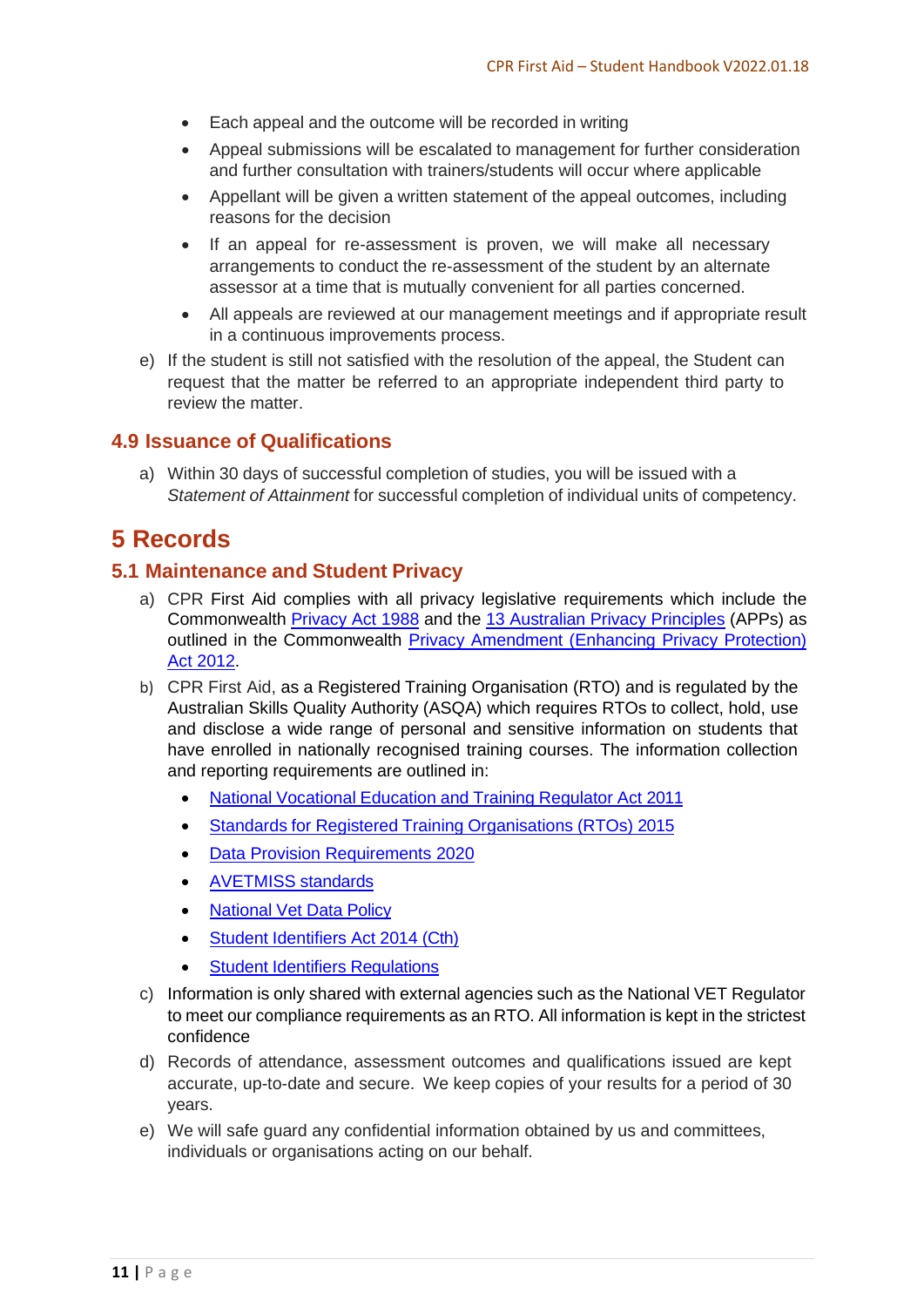## <span id="page-12-0"></span>**5.2 Access to Training Records/Reprints**

- a) We can provide you with access to your training records. Please make a written request to the Training Manager at CPR First Aid via email at [admin@cprfirstaid.com.au.](mailto:admin@cprfirstaid.com.au) Students must bear the cost for reissue of records and awards.
	- Proof of ID to be provided with the request. Acceptable identification combinations:
		- i. USI Number, birth date and address, or
		- ii. Driver's licence (DL) (scanned copy),
	- o Copy of DL will be securely destroyed after confirmation of details
- b) CPR First Aid will provide reprints of your qualification at the below prices:
	- Electronic Copy of your certificate (emailed): \$15.00 (Including GST)
	- Electronic Copy of your certificate (emailed) and Hard Copy (posted): \$30.00 (Including GST)

## <span id="page-12-1"></span>**5.3 Unique Student Identifier**

- a) As of 1 January 2015, the Australian Government implemented the *Unique Student Identifier* (USI) initiative.
- b) A USI is a personal reference number which provides students with a complete record of their nationally recognised training.
- c) Students enrolling in a one-day training course are required to provide their personal ten-digit USI code.
- d) CPR First Aid can be prevented from issuing you with your statement of attainment when you complete your course if you do not provide a Unique Student Identifier (USI) that can be verified
- e) Some students can be exempted from providing their USI if they acknowledge that by doing so, that their results of the training will not appear on transcripts prepared by the Student Identifiers Registrar. This option only applies if it:
	- Would conflict with defence or national security legislation; or
	- Could jeopardise the security of defence, border protection, customs, national security or police personnel
		- i. Student is to advise upon enrolment if they want be exempted from providing a USI number

# <span id="page-12-2"></span>**6 Facilities and Equipment**

- a) CPR First Aid maintains training environments conducive to learning. Facilities and equipment are set-up, checked and maintained regularly to ensure effective and efficient operation.
- b) Students have access to necessary instructional and assessment facilities, materials and equipment.
- c) Training facilities include:
	- Suitable training/learning areas set up safely and securely
	- Adequate acoustics, ventilation and lighting
	- Toilet facilities
	- Accessible references and resources
- d) Students are responsible for:
	- Identifying and reporting to their trainer any possible hazards from equipment, facilities and the environment
	- Refraining from smoking anywhere in the building
	- Refraining from drinking and/or eating in the classroom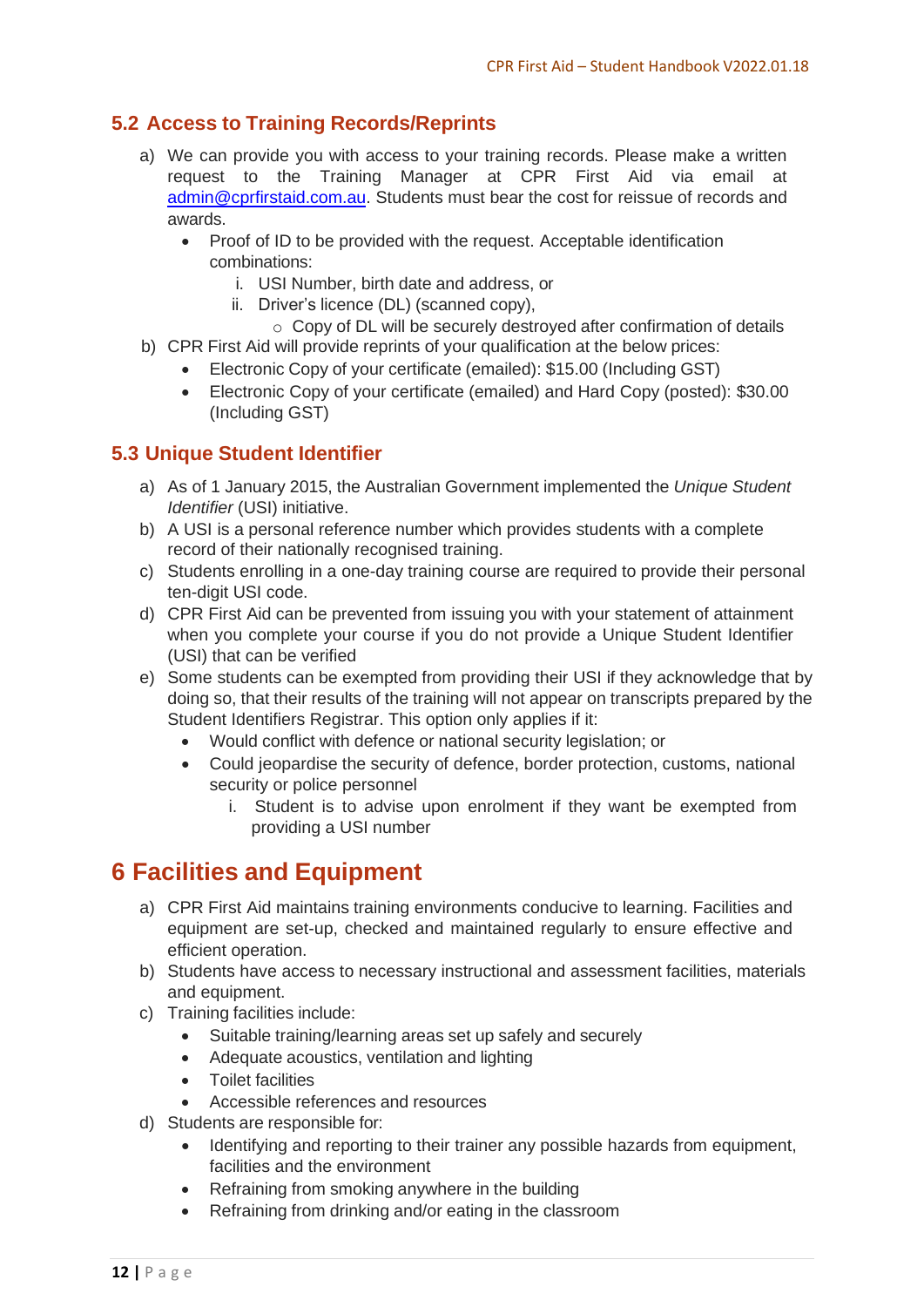# <span id="page-13-0"></span>**7 Legislative and Regulatory Requirements**

## <span id="page-13-1"></span>**7.1 Work Health and Safety Act 2011**

- a) CPR First Aid is required to meet its duty of care to staff, students and visitors by providing a healthy and safe environment in which to study.
- b) Your trainer will talk to you about emergency evacuation procedures at the commencement of the class. Do not use any lifts/elevators in an emergency. You are to make your way quickly and calmly to the nearest exit and meet your trainer and other students in an area well clear of the building for a roll call check.
- c) Smoking is NOT permitted in any area of the training venues. If you wish to smoke, you must leave the premises.
- d) You are responsible for:
	- Always conducting yourself in a safe and healthy manner
	- Ensuring the prevention of injury and disease to yourself, your trainers and your fellow students
	- Identifying and reporting to your trainer any possible hazards from equipment, facilities and the environment
	- Refraining from smoking
	- Refraining from drinking and/or eating in the workrooms

#### <span id="page-13-2"></span>**7.2 Anti-Discrimination Act**

- a) CPR First Aid is committed to providing a fair and equitable institution for its students and visitors. Any discrimination, harassment or bullying of staff, students or visitors because of their sex, pregnancy, race, colour, nationality, ethnic or ethno-religious background, marital status, physical or intellectual or psychiatric disability, homosexuality or age will not be tolerated.
- b) You are responsible for:
	- Ensuring non-discriminatory, harassing or bullying behaviour at all times to other students, staff or visitors to the institution
	- Reporting any discriminatory behaviour, harassment or bullying to your trainer

## <span id="page-13-3"></span>**7.3 Equal Employment Opportunity**

- a) When hiring staff at CPR First Aid the principles of EEO are implemented.
- b) We are committed our staff remaining up-to-date with current trends in the Health Industry, the Business Industry and in training and assessment.
- c) Staff members are encouraged to identify their training needs and to negotiate arrangements for addressing these needs.

## <span id="page-13-4"></span>**7.4 Access and Equity**

- a) CPR First Aid provides equal access to training delivery and assessment services for our students. Where possible, we conduct flexible training to meet specific needs of individual students.
- b) The student enrolment form requires students to self-assess their English language and literacy capabilities and to indicate any special needs for the course so we can identify any assistance that might be required to undertake the course.
- c) The learning support strategies used by staff at CPR First Aid include:
	- Pre-teaching technical terminology
	- Demonstrating procedures
	- Providing opportunities for 'hands-on' experience and practice
	- Ensuring individual support and advice to students
	- Where necessary inviting students to record training session on an audiotape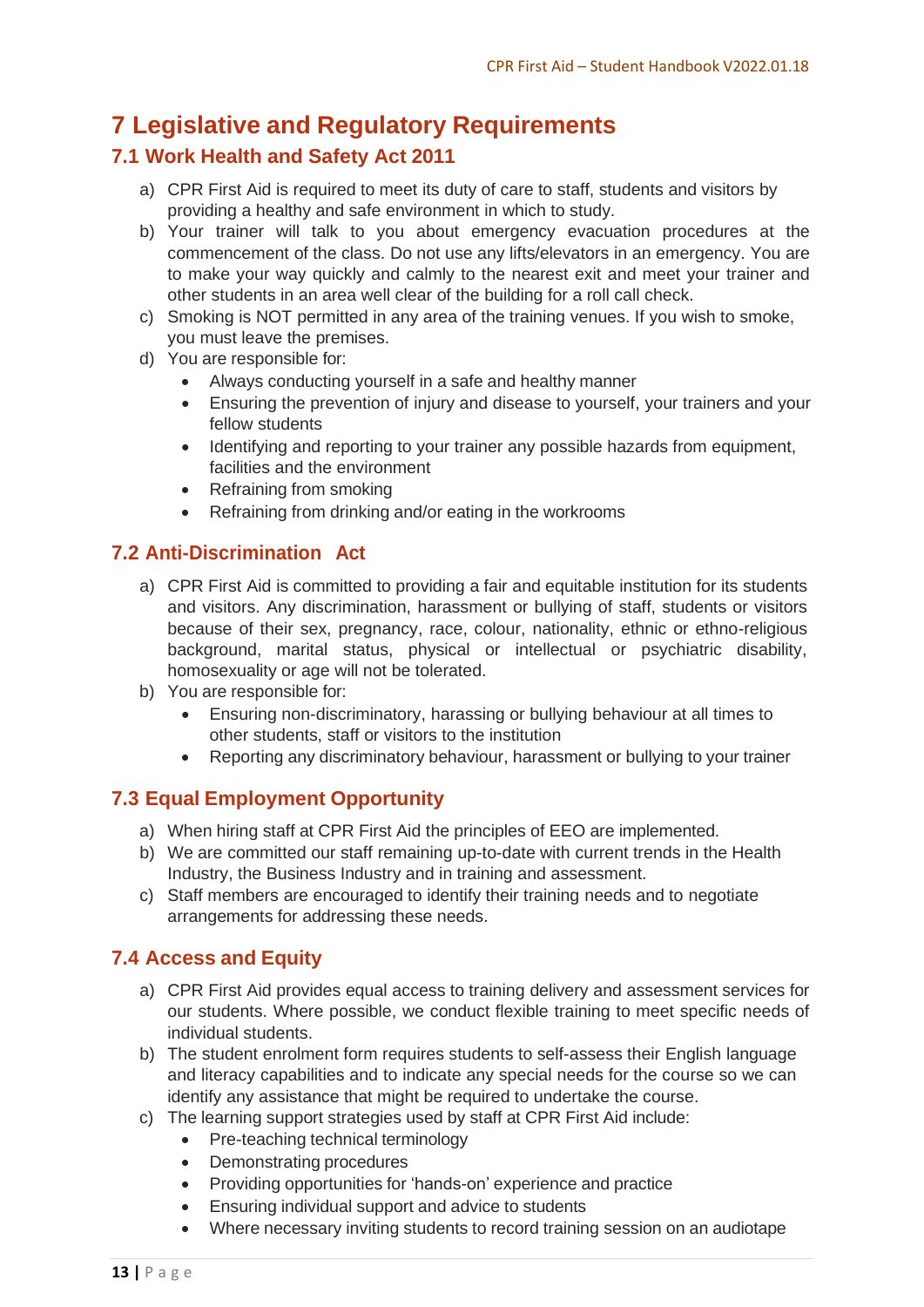- Providing written learning material and illustrations to reinforce the learning
- Students with learning difficulties beyond our areas of expertise are referred to external specialist agencies.
- d) Your trainer will:
	- Recognise the cultural diversity of all students
	- Ensure equal treatment of all students
	- Encourage full participation and assist all students to achieve course outcomes
	- Provide equal access to resources
	- Refer students with specific learning problems to appropriate agencies

# <span id="page-14-0"></span>**8 Complaint Procedures (Overview)**

#### <span id="page-14-1"></span>**8.1 Student Complaints**

- a) CPR First Aid is committed to processing all complaints and appeals quickly, fairly, transparently and effectively. For all complaints and appeals, the complaint/appeal itself, the resolution process and any consequent actions are fully documented and copies are made available to the complainant/appellant.
	- Complaints arise when a client is dissatisfied with an aspect of the RTO's services, and requires action to be taken to resolve the matter.
	- Appeals arise when a client is not satisfied with a decision that the RTO has made. Appeals can relate to assessment decisions, but they can also relate to other decisions.
- b) All formal complaints and appeals will be heard and decided on within 15 working days of receiving the written complaint or appeal. The Compliance Manager will document all formal complaints and their resolution in the Continuous Improvement Database. Any substantiated complaints will be reviewed as part of the continuous improvement procedure.
- c) **Informal Complaint (or Feedback):** The initial stage of any complaint (or feedback) shall be for the client to communicate directly with the operational representative of the RTO, e.g. the teacher or administrative staff. Client(s) dissatisfied with the response to the informal feedback or complaint may initiate a formal complaint.
- d) **Formal Complaint or Appeal Process:** The informal complaint procedure should be used first. All formal complaints or appeals go to the RTO Quality Manager first. The formal complaint or appeal and its outcome shall be recorded in writing and submitted to the RTO via email or post.
	- On receipt of a formal complaint or appeal, Management shall discuss the matter with the relevant Trainer/Assessor and the Compliance Manager.
	- The client shall be given an opportunity to present their case to the RTO, and may be accompanied by one other person as support or as representation. Or they may choose to submit their appeal in writing.
	- The principles of natural justice and procedural fairness are adopted and will allow for the relevant staff member shall be given an opportunity to present their case, in person or via written correspondence.
	- When making an appeal, the student can request for an independent mediator. The cost of independent mediation is borne by the losing party
	- The complaint and appeals committee will make a decision regarding the complaint or appeal.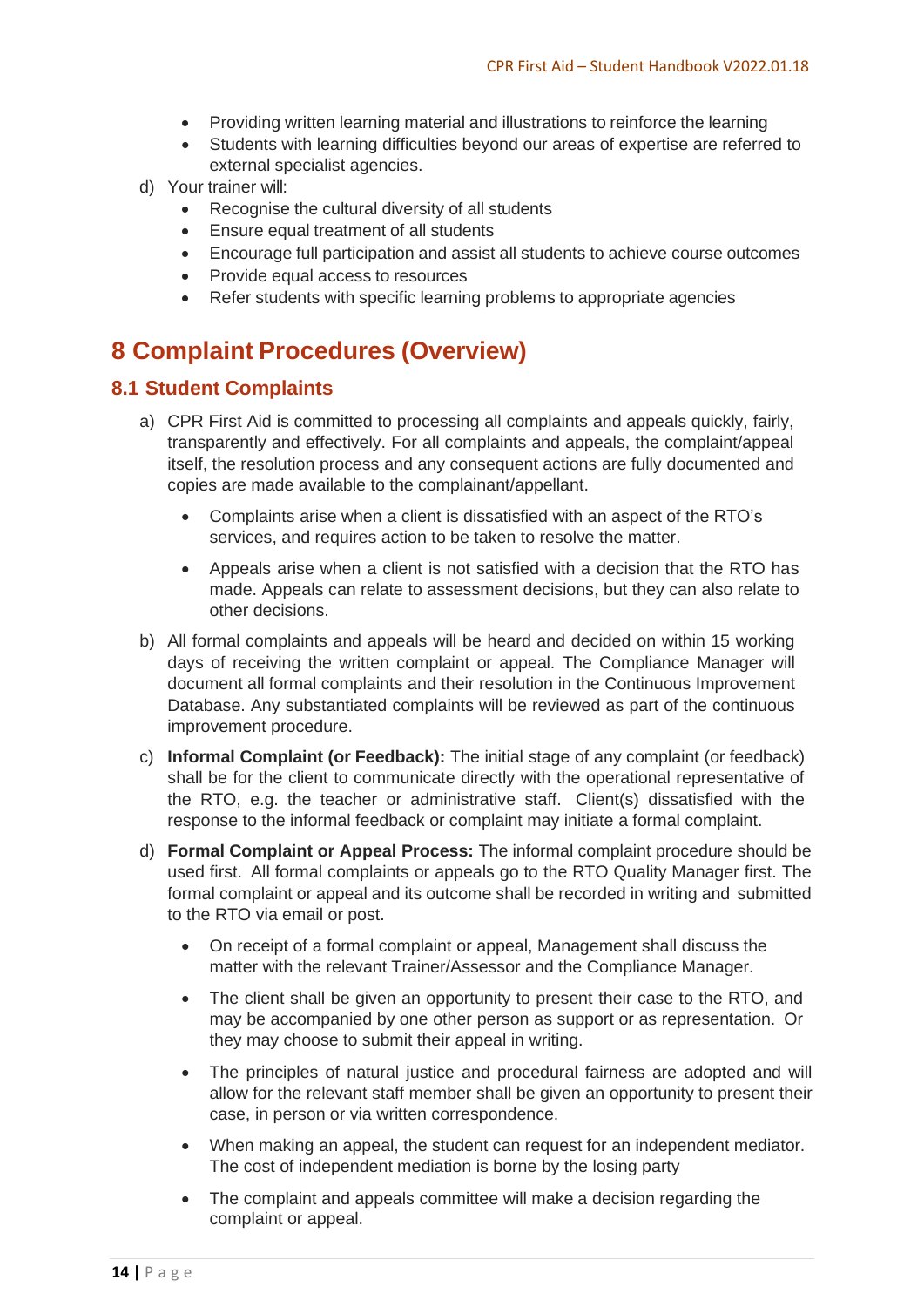- The complaint and appeals committee will communicate its decision to all parties in writing within five working days of making its decision.
- e) The root cause of any complaint or appeal will be included in the continuous improvement processes of the RTO.
- f) Refer to our Complaint and Appeal Policy and Procedure for comprehensive details on the complete process

# <span id="page-15-0"></span>**9 Student Responsibilities / Code of Behaviour**

- a) When attending a course as a CPR First Aid student it is your responsibility to:
	- To conduct yourself in a safe and healthy manner
	- To behave in a manner which prevents injury and disease to you, your trainer and fellow students
	- To have advised CPR First and/or their Trainer/assessor of any pre-existing condition or limitation that can impact you while attempting any of the physical aspects as part of the assessment process, especially if there is a health risk involved
	- To identify and report to your trainer any possible hazards from equipment, facilities and the environment
	- To comply with and assist in the institution's emergency procedures
	- To refrain from smoking anywhere in the training venue
	- To refrain from drinking and/or eating in the classroom
	- To attend on your designated booking date and punctually
	- To comply with the Assessment Information outlined in the Student Handbook
	- To discuss any complaints or grievances with your trainer or administration
	- To ensure no discriminatory, harassing or bullying behaviour occurs at all times to other students, staff, work placement supervisors or visitors to the institution
	- To report any discriminatory behaviour, harassment or bullying to your trainer or administration
	- To refrain from unacceptable behaviour, including:
		- i. The use of bad language
		- ii. Being belligerent and disruptive
		- iii. Being under the influence of alcohol and drugs
	- To refrain from the use of devices which may disrupt classes e.g. mobile phones and pagers
- b) Students who choose not comply with the Code of Behaviour will be given a verbal warning in the first instance and removal from the class in the second and final instance
- c) There will be zero tolerance shown to any person displaying abusive, aggressive and/or threatening behaviour to fellow Learners, the trainer/facilitator or premises staff. A person displaying such behaviour will be requested to leave immediately. If they fail to respond, they will be informed that site security will/has been called or the local police have just been notified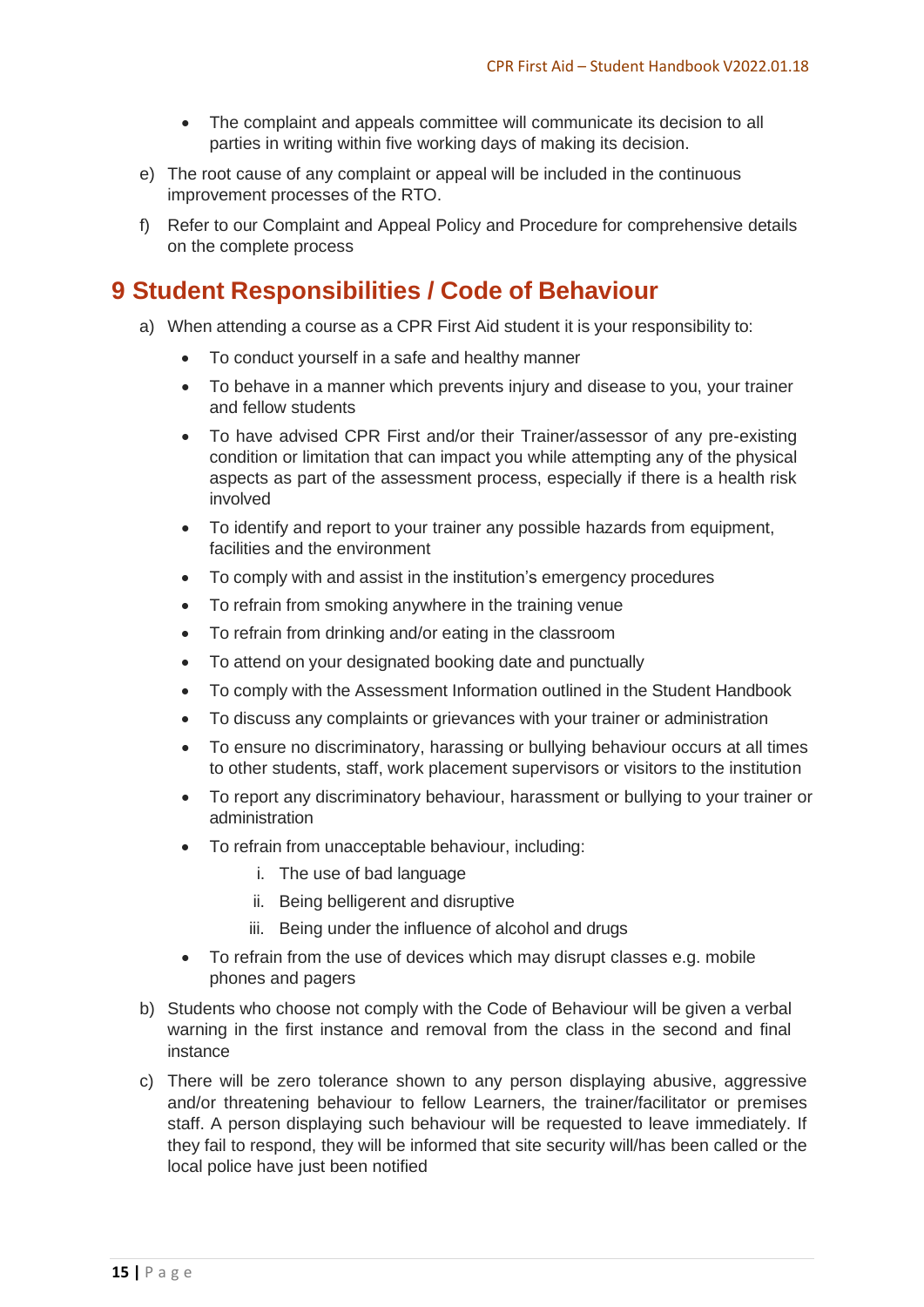- d) **Pregnant Women:** We recommend pregnant women consult their medical practitioner before attending a class as there is strenuous CPR for our courses which needs to be completed
- e) **Children in Classes:** 0-14 years are unable to attend any classes. Only paid participants to minimise disruptions throughout the session out of consideration to fellow participants
	- Please make child care arrangements if necessary, or please email us to reschedule your booking if unable to arrange childcare

# <span id="page-16-0"></span>**10 Student Support, Welfare and Guidance**

- a) We will assist all students in their efforts to complete our training courses. In the event that a student is experiencing difficulty with their studies, we would recommend that the student contact our administrative staff to assist you prior to your class.
- b) The staff member will ensure that the full resources of the RTO are made available to ensure that the student achieves the required level of competency in all accredited courses.
- c) Should the student be experiencing a personal difficulty we will make every attempt to accommodate their needs within our limited capacity. If the students' needs exceed our capacity, we will refer them onto an appropriate external agency.
	- Note: Some agencies may charge a fee for their services.
- d) Refer to [Appendix](#page-18-0) 1: Support Services Directory
- e) Refer to Appendix 2: Risk [Disclaimer](#page-19-0)

# <span id="page-16-1"></span>**11 Flexible Delivery and Assessment Procedures**

- a) CPR First Aid recognises that not all students learn in the same manner, and that with an amount of "reasonable adjustment" students who may not learn best with traditional learning and assessment methods will achieve good results.
- b) We will make any necessary adjustments to meet the needs of a variety of students. The ability to complete a written assessment is not to be interpreted as a barrier to competency provided the student can verbally demonstrate competency.
- c) These adjustments may include; verbal delivery of assessment materials to students or the use of a third person to assist where appropriate. This however may not be a possibility at public classes due to the structure of the class, timeframes and disruption to other Students. We can however offer private group sessions if applicable.
- d) We will endeavour to assist students to achieve the required competency standards where it is within our ability. If we cannot assist a student, where possible we will refer them to an agency that can assist.
	- Note: Some agencies may charge a fee for their services.
- e) Refer to [Appendix](#page-18-0) 1: Support Services Directory
- f) Refer to Appendix 2: Risk [Disclaimer](#page-19-0)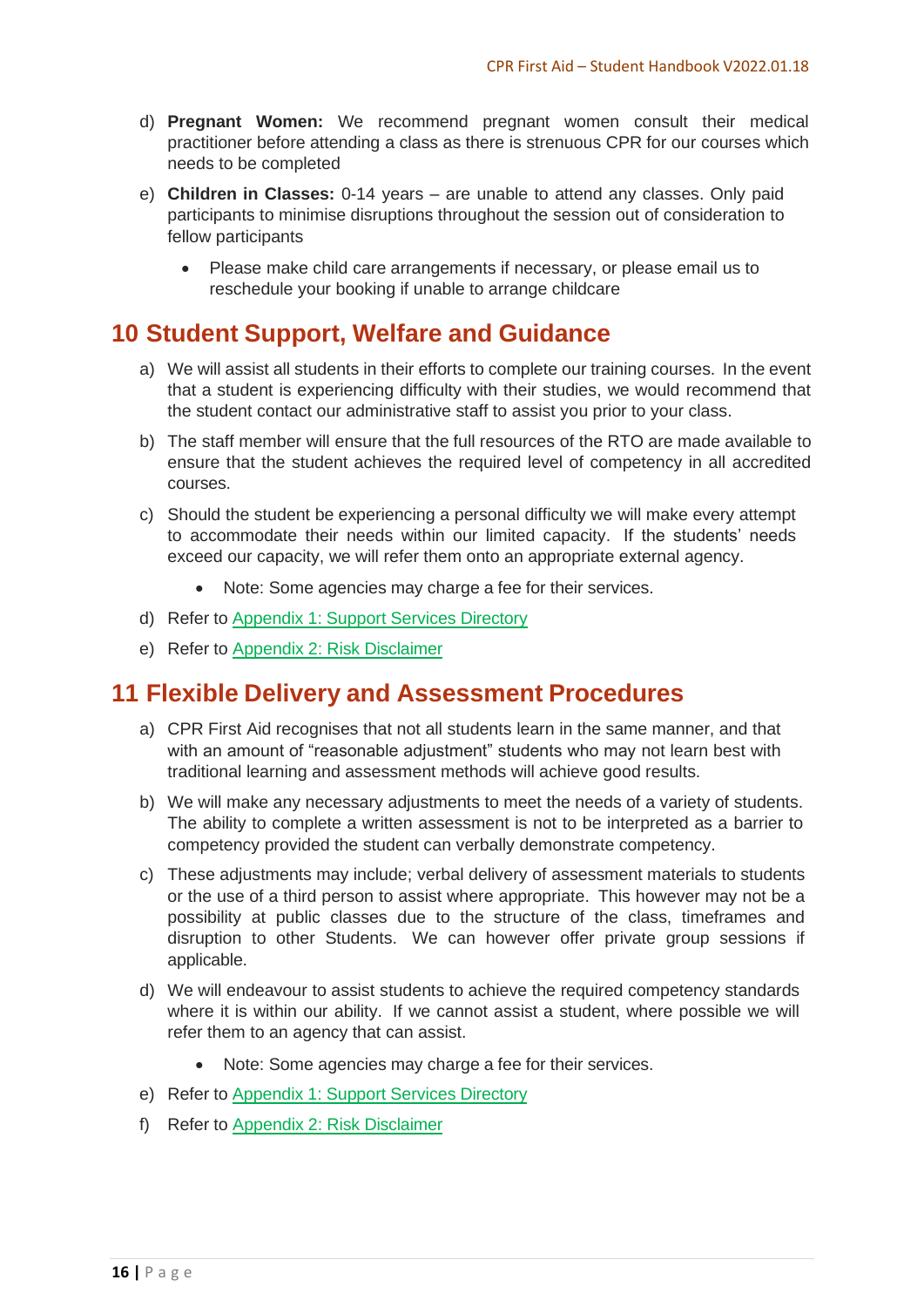# <span id="page-17-0"></span>**12 Version History**

| <b>Date</b> | Changes made by:                   | <b>Version</b><br><b>Identifier</b> |                  |
|-------------|------------------------------------|-------------------------------------|------------------|
|             |                                    |                                     | <b>D001</b>      |
|             |                                    |                                     | D <sub>001</sub> |
| 23.06.2015  | <b>CPR First Aid: Karen Reeves</b> | V20150623                           | D001             |
| 21.03.2016  | RTO Excellence: Ray Schroeder      | V20160321                           | D <sub>001</sub> |
| 21.09.2016  | RTO Excellence: Ray Schroeder      | V20160928                           | <b>D001</b>      |
| 18.10.2016  | RTO Excellence: Ray Schroeder      | V20161018                           | D001             |
| 15.11.2016  | RTO Excellence: Ray Schroeder      | V20161115                           | <b>D001</b>      |
| 07.04.2017  | RTO Excellence: Ray Schroeder      | V2017.Apr.07                        | D <sub>001</sub> |
| 17.04.2017  | RTO Excellence: Ray Schroeder      | V2017.Apr.17                        | D001             |
| 09.05.2017  | RTO Excellence: Ray Schroeder      | V2017.May.09                        | D <sub>001</sub> |
| 18.09.2017  | RTO Excellence: Ray Schroeder      | V2017.Sept.18                       | <b>D001</b>      |
| 17.11.2017  | RTO Excellence: Ray Schroeder      | V2017.Nov.17                        | D001             |
| 08.05.2018  | RTO Excellence: Ray Schroeder      | V2018.May.08                        | D001             |
| 24.07.2018  | RTO Excellence: Ray Schroeder      | V2018.07.24                         | D <sub>001</sub> |
| 29.11.2018  | RTO Excellence: Ray Schroeder      | V2018.11.29                         | D001             |
| 01.01.2019  | RTO Excellence: Ray Schroeder      | V2019.01.01                         | D <sub>001</sub> |
| 18.10.2021  | <b>CPR First Aid: Karen Reeves</b> | V2021.10.18                         | <b>D001</b>      |
| 18.01.2022  | RTO Excellence: Ray Schroeder      | V2022.01.18                         | D001             |
|             |                                    |                                     |                  |
|             |                                    |                                     |                  |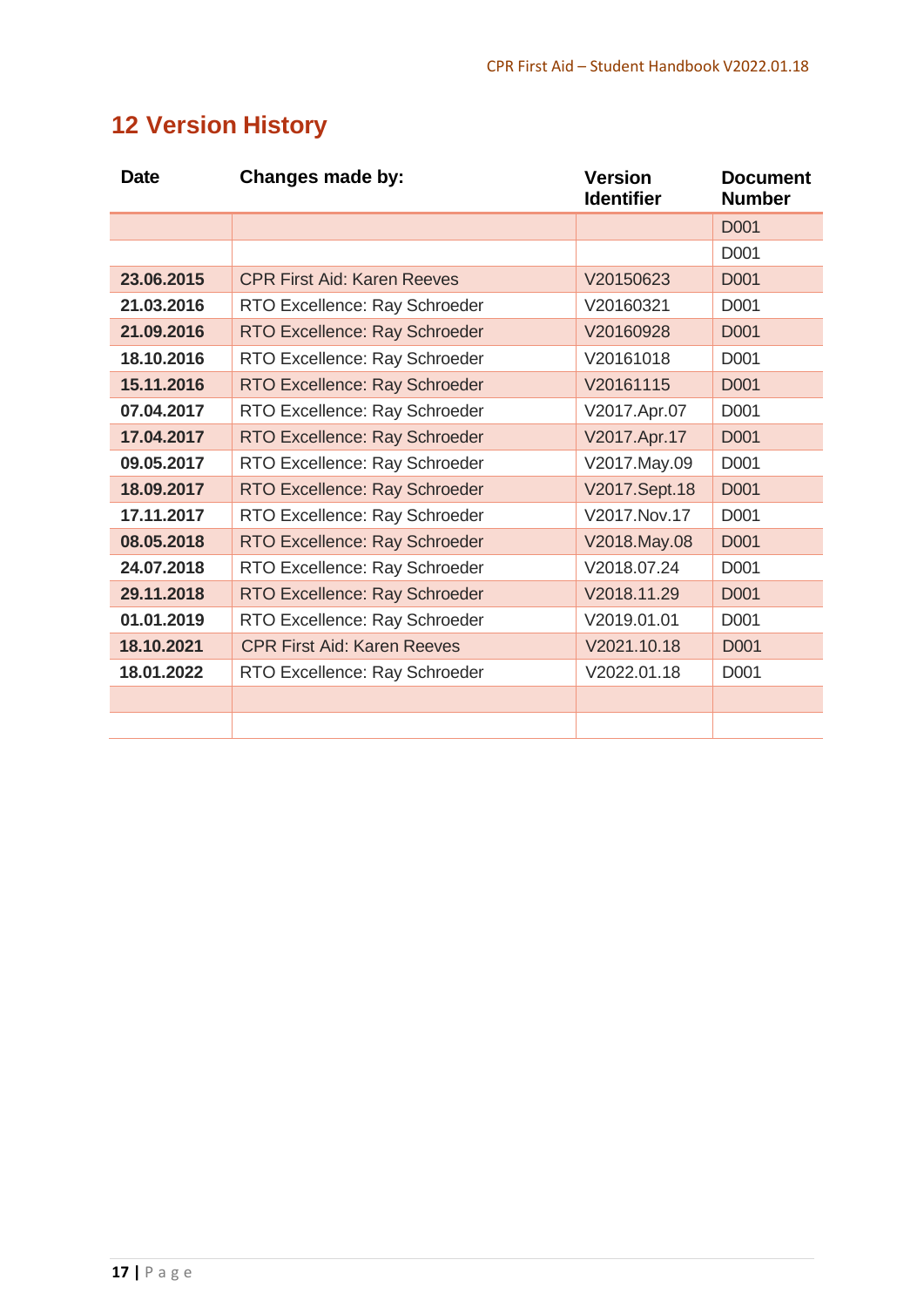# **Appendix 1: Support Services Directory**

*Note: This is not a comprehensive guide of all possible available support services*

<span id="page-18-0"></span>

| Organisation                                             | <b>Phone</b><br><b>Number</b>        | Website                                                                                            | <b>Email Address</b>                                       | <b>Support Services</b><br><b>Provided</b>                                                                                                                    |
|----------------------------------------------------------|--------------------------------------|----------------------------------------------------------------------------------------------------|------------------------------------------------------------|---------------------------------------------------------------------------------------------------------------------------------------------------------------|
| Migrant<br>Adult<br><b>English Program</b>               | 13 38 73                             | www.education.gov.au/adult-<br>migrant-english-program-0                                           | skilling@education.gov.au                                  | English language tuition to<br>eligible migrants                                                                                                              |
| Alcoholics<br>Anonymous                                  | $(02)$ 9387 7788<br>$(03)$ 9529 5948 | www.aa.org.au/                                                                                     | aasydneycitycso@bigpond.<br>com<br>info@aamelbourne.org.au | Issues related to alcoholism                                                                                                                                  |
| <b>Auslan Services</b>                                   | 1300 AUSLAN<br>(1300287526)          | www.auslanservices.com                                                                             | http://bookings.auslanservic<br>es.com/                    | To book an Auslan interpreter                                                                                                                                 |
| Australian<br>Government:<br>Literacy & Numeracy         |                                      | www.australia.gov.au/informati<br>on-and-services/education-and-<br>training/literacy-and-numeracy | Refer to website                                           | Information about literacy and<br>numeracy<br>programmes<br>and<br>activities                                                                                 |
| Australian<br><b>Taxation Office</b>                     | 13 28 65                             | www.ato.gov.au                                                                                     | Refer to website                                           | <b>Taxation matters</b>                                                                                                                                       |
| <b>Beyond Blue</b>                                       | 1300 22 4636                         | www.beyondblue.org.au/                                                                             | Refer to website                                           | Provides<br>information<br>and<br>support to help everyone in<br>Australia achieve their<br>best<br>possible mental health                                    |
| Deaf Australia Inc                                       | 1800 422 015                         | www.deafaustralia.org.au/                                                                          | info@deafaustralia.org.au                                  | For assisting<br>with<br>those<br>hearing impairment                                                                                                          |
| House With no<br><b>Steps</b>                            | 1300 538 746                         | www.hwns.com.au/                                                                                   | Refer to website                                           | with<br>For<br>those<br>helping<br>disabilities                                                                                                               |
| Interpreter and<br><b>Translation</b><br><b>Services</b> | 131 202                              | https://www.tisnational.gov.au/<br>en                                                              | Refer to website                                           | National register of interpreters<br>covering over 230 languages                                                                                              |
| Life Line                                                | 13 11 14                             | www.lifeline.org.au/                                                                               | Refer to website                                           | Support for people suffering<br>from domestic violence                                                                                                        |
| Men's Helpline<br>Australia                              | 1300 78 99 78                        | www.mensline.org.au/                                                                               | Refer to website                                           | A support service for men with<br>family<br>relationship<br>and<br>concerns                                                                                   |
| <b>Physical Disability</b><br>Australia                  | 1800 732 674                         | www.pda.org.au/                                                                                    | manager@pda.org.au                                         | Provide assistance to those<br>with a physical disability                                                                                                     |
| Reading<br>and<br><b>Writing Hotline</b>                 | 1300 6 555 06                        | www.readingwritinghotline.edu.<br>au/                                                              | rwhotline@det.nsw.edu.au                                   | For people who require help<br>with reading,<br>writing<br>and<br>numeracy                                                                                    |
| Suicide Helpline                                         | 1300 651 251                         | www.suicideline.org.au/                                                                            | enquiries@ontheline.org.au                                 | Providing support to people at<br>risk<br>of<br>suicide,<br>people<br>about someone<br>concerned<br>else's risk of suicide, and<br>people bereaved by suicide |
| <b>Vision Australia</b>                                  | 1300 84 74 66                        | www.visionaustralia.org/                                                                           | info@visionaustralia.org                                   | Supporting people who are<br>blind or have low vision                                                                                                         |
| <b>Wesley Mission</b><br>Aust. (Poverty<br>Helpline)     | $(02)$ 9263 5555                     | https://www.wesleymission.org.<br>$au$                                                             | Refer to website                                           | Provide a diverse range of<br>services that address the<br>needs of the whole person, not<br>just their current challenges                                    |
| <b>WIRE Women</b><br><b>Help Line</b>                    | 1300 134 130                         | https://www.wire.org.au/                                                                           | support@wire.org.au                                        | WIRE offers women a safe<br>place to share their<br>experience, and to get<br>practical and emotional<br>support on any issue                                 |